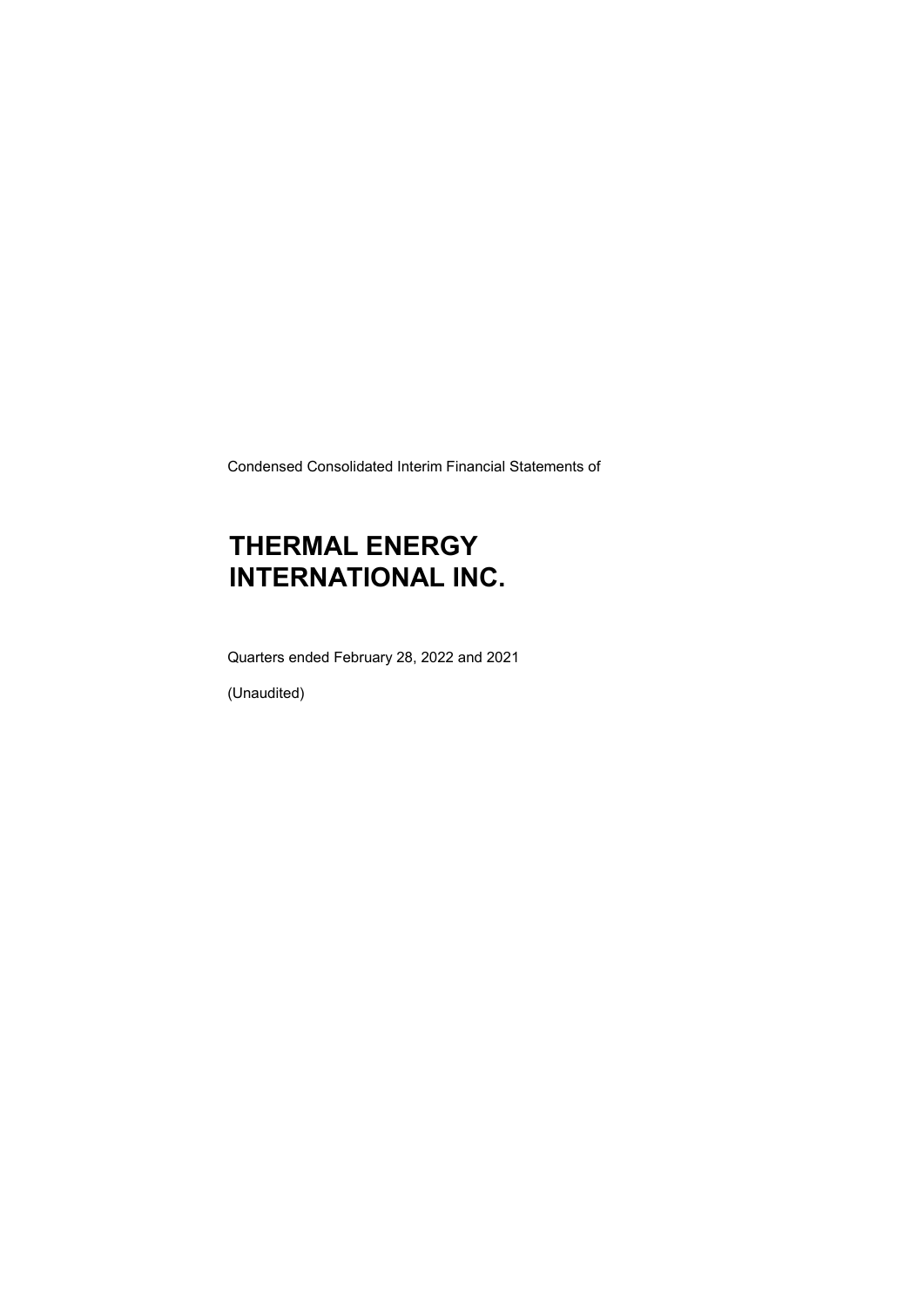Condensed Consolidated Interim Statements of Financial Position

As at February 28, 2022 and May 31, 2021 (Expressed in Canadian dollars) (Unaudited)

|                                                | <b>February 28, 2022</b> | May 31, 2021   |
|------------------------------------------------|--------------------------|----------------|
|                                                | \$                       | \$             |
| Assets                                         |                          |                |
| <b>Current assets:</b>                         |                          |                |
| Cash and cash equivalents (note 4)             | 2,294,485                | 4,240,855      |
| Trade and other receivables (note 5)           | 3,125,557                | 3,192,810      |
| Current tax receivable                         | 194,146                  | 187,862        |
| Inventory                                      | 1,377,443                | 959,257        |
|                                                | 6,991,631                | 8,580,784      |
| <b>Non-current assets:</b>                     |                          |                |
| Property, plant and equipment (note 6)         | 383,980                  | 407,677        |
| Right-of-use assets                            | 1,266,946                | 1,416,978      |
| Intangible assets (note 7)                     | 1,120,289                | 1,027,850      |
| Deferred tax assets                            | 112,682                  | 113,430        |
|                                                | 2,883,897                | 2,965,935      |
| <b>Total assets</b>                            | 9,875,528                | 11,546,719     |
| <b>Liabilities</b>                             |                          |                |
| <b>Current liabilities:</b>                    |                          |                |
| Trade payables and other liabilities (note 8)  | 2,272,913                | 1,701,746      |
| Current tax liabilities                        | 43,345                   | 19,975         |
| Pensions and other employer obligations        | 117,689                  | 134,941        |
| Current portion of long-term debt (note 9)     | 870,513                  | 850,987        |
| Deferred revenue (note 10)                     | 1,691,251                | 1,566,386      |
| Provisions                                     | 282,737                  | 282,322        |
| Current portion of lease obligations (note 11) | 221,346                  | 215,923        |
|                                                | 5,499,794                | 4,772,280      |
| <b>Non-current liabilities:</b>                |                          |                |
| Long-term debt (note 9)                        | 1,852,304                | 2,409,439      |
| Lease obligations (note 11)                    | 1,216,713                | 1,337,141      |
| Deferred tax liabilities                       | 9,533                    | 64,939         |
|                                                | 3,078,550                | 3,811,519      |
| <b>Total liabilities</b>                       | 8,578,344                | 8,583,799      |
| <b>Equity</b>                                  |                          |                |
| Capital stock (note 12)                        | 32,484,814               | 32,439,914     |
| Contributed surplus                            | 4,680,151                | 4,533,469      |
| Accumulated other comprehensive income         | 387,218                  | 529,448        |
| Deficit                                        | (36, 215, 808)           | (34, 460, 538) |
| Equity attributable to owners of the parent    | 1,336,375                | 3,042,293      |
| Non-controlling interest                       | (39, 191)                | (79, 373)      |
| <b>Total equity</b>                            | 1,297,184                | 2,962,920      |
| <b>Total liabilities and equity</b>            | 9,875,528                | 11,546,719     |

The accompanying notes are an integral part of these condensed consolidated interim financial statements.

On behalf of the Board: (signed) Michael Williams (signed) William Ollerhead Director Director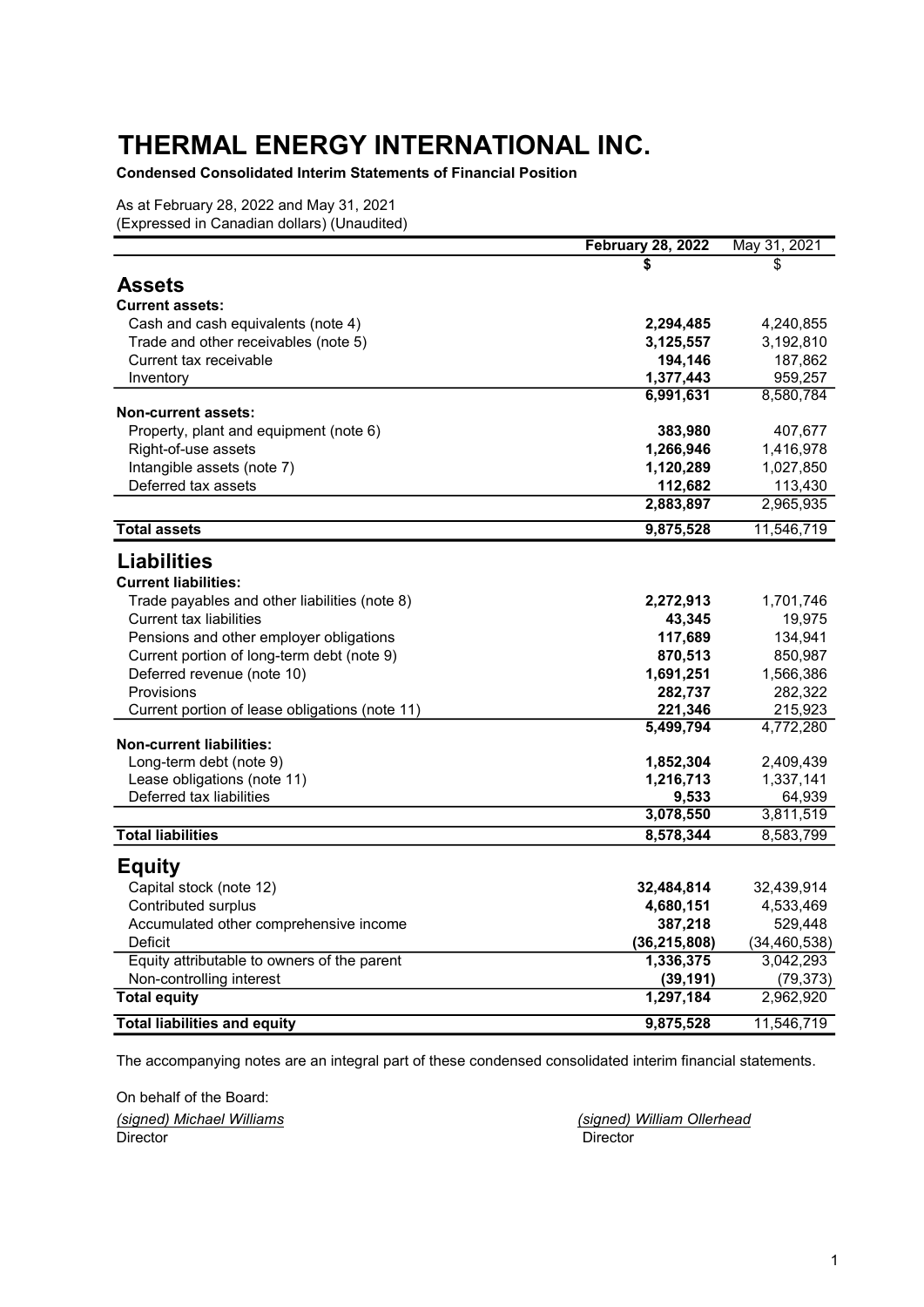Condensed Consolidated Interim Statements of Comprehensive (Loss) Income

For the three and nine months ended February 28, 2022 and 2021 (Expressed in Canadian dollars) (Unaudited)

|                                                                       | Three months ended |           | Nine months ended |            |  |
|-----------------------------------------------------------------------|--------------------|-----------|-------------------|------------|--|
|                                                                       | February 28        |           | February 28       |            |  |
|                                                                       | 2022               | 2021      | 2022              | 2021       |  |
|                                                                       | \$                 | \$        | \$                | \$         |  |
| Revenue (note 14)                                                     | 3,491,429          | 3,735,968 | 11,447,493        | 11,583,512 |  |
| Cost of sales                                                         | 2,022,327          | 2,091,703 | 6,622,444         | 6,184,802  |  |
| Gross profit                                                          | 1,469,102          | 1,644,265 | 4,825,049         | 5,398,710  |  |
| Expenses (note 15):                                                   |                    |           |                   |            |  |
| Administration                                                        | 1,334,444          | 1,005,251 | 3,570,743         | 2,859,962  |  |
| Selling, marketing and business development                           | 942,646            | 615,255   | 2,698,703         | 1,989,045  |  |
| Research and development                                              | 5,856              | 2,555     | 6,791             | 23,963     |  |
|                                                                       | 2,282,946          | 1,623,061 | 6,276,237         | 4,872,970  |  |
| Operating (loss) income                                               | (813, 844)         | 21,204    | (1,451,188)       | 525,740    |  |
| Finance costs                                                         | (83, 155)          | (65, 233) | (246, 288)        | (235, 982) |  |
| (Loss) income before income taxes                                     | (896, 999)         | (44, 029) | (1,697,476)       | 289,758    |  |
| Income taxes recovery                                                 | 2,698              | 10,272    | 8,967             | 38,810     |  |
| Net (loss) income for the period                                      | (894, 301)         | (33, 757) | (1,688,509)       | 328,568    |  |
| Items that may be reclassified subsequently<br>to profit or loss:     |                    |           |                   |            |  |
| Exchange differences arising on translation of<br>overseas operations | 24,846             | 123,380   | (143, 390)        | 299,273    |  |
| Total comprehensive (loss) income for the period                      | (869, 455)         | 89,623    | (1,831,899)       | 627,841    |  |
| Net (loss) income for the period attributable to:                     |                    |           |                   |            |  |
| Owners of the parent                                                  | (916, 577)         | (45, 393) | (1,755,270)       | 298,872    |  |
| Non-controlling interest                                              | 22,276             | 11,636    | 66,761            | 29,696     |  |
| Net (loss) income for the period                                      | (894, 301)         | (33, 757) | (1,688,509)       | 328,568    |  |
| Total comprehensive (loss) income for the period<br>attributable to:  |                    |           |                   |            |  |
| Owners of the parent                                                  | (891, 757)         | 75,549    | (1,897,500)       | 594,042    |  |
| Non-controlling interest                                              | 22,302             | 14,074    | 65,601            | 33,799     |  |
| Total comprehensive (loss) income for the period                      | (869, 455)         | 89,623    | (1,831,899)       | 627,841    |  |
| Net (loss) income per share - basic and diluted                       | (0.006)            | 0.00      | (0.011)           | 0.002      |  |

The accompanying notes are an integral part of these condensed consolidated interim financial statements.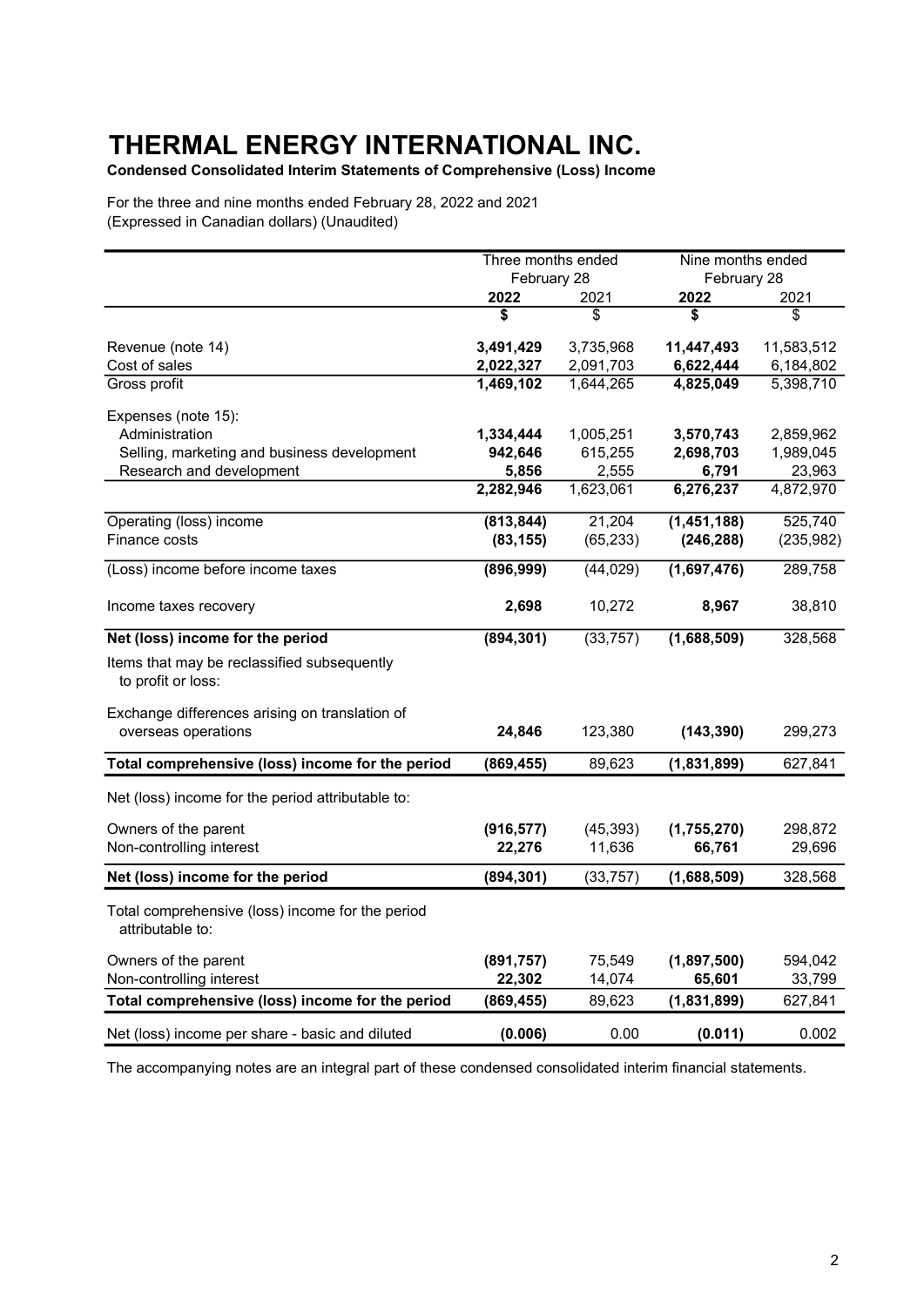Condensed Consolidated Interim Statements of Changes in Equity

For the nine months ended February 28, 2022 and 2021 (Expressed in Canadian dollars) (Unaudited)

|                                                  |            |                |                | Accumulated   | Total        |             |             |
|--------------------------------------------------|------------|----------------|----------------|---------------|--------------|-------------|-------------|
|                                                  |            |                |                | other         | attributable | Non-        |             |
|                                                  | Capital    | Contributed    |                | comprehensive | to owners of | controlling | Total       |
|                                                  | stock      | surplus        | Deficit        | income        | the parent   | interest    | equity      |
|                                                  | \$         | \$             | \$             | \$            | \$           | \$          | \$          |
| Balance at June 1, 2020                          | 32,117,242 | 4,426,697      | (34, 658, 665) | 217,342       | 2,102,616    | (96, 276)   | 2,006,340   |
| Share-based compensation (note 13)               |            | 154,302        |                |               | 154,302      |             | 154,302     |
| Share options excercised (note 12)               | 235,759    | (72, 976)      |                |               | 162,783      |             | 162,783     |
| Dividends paid                                   |            |                |                |               |              | (8,503)     | (8, 503)    |
| Transactions with owners                         | 235,759    | 81,326         |                |               | 317,085      | (8,503)     | 308,582     |
| Net income for the period                        |            |                | 298,872        |               | 298,872      | 29,696      | 328,568     |
| Other comprehensive income: exchange differences |            |                |                |               |              |             |             |
| arising on translation of overseas operations    |            |                |                | 295,170       | 295,170      | 4,103       | 299,273     |
| Total comprehensive income the period            |            | ۰              | 298,872        | 295,170       | 594,042      | 33,799      | 627,841     |
| Balance at February 28, 2021                     | 32,353,001 | 4,508,023      | (34, 359, 793) | 512,512       | 3,013,743    | (70, 980)   | 2,942,763   |
| Balance at June 1, 2021                          | 32,439,914 | 4,533,469      | (34, 460, 538) | 529,448       | 3,042,293    | (79, 373)   | 2,962,920   |
| Share-based compensation (note 13)               |            | 162,832        |                |               | 162,832      |             | 162,832     |
| Share options excercised (note 12)               | 44,900     | (16, 150)      |                |               | 28,750       |             | 28,750      |
| Dividends paid                                   |            |                |                |               |              | (25, 419)   | (25, 419)   |
| <b>Transactions with owners</b>                  | 44,900     | 146,682        | ۰              | ٠             | 191,582      | (25, 419)   | 166,163     |
| Net (loss) income for the period                 |            |                | (1,755,270)    |               | (1,755,270)  | 66,761      | (1,688,509) |
| Other comprehensive loss: exchange differences   |            |                |                |               |              |             |             |
| arising on translation of overseas operations    |            |                |                | (142, 230)    | (142, 230)   | (1, 160)    | (143, 390)  |
| Total comprehensive (loss) income the period     |            | $\blacksquare$ | (1,755,270)    | (142, 230)    | (1,897,500)  | 65,601      | (1,831,899) |
| <b>Balance at February 28, 2022</b>              | 32,484,814 | 4,680,151      | (36, 215, 808) | 387,218       | 1,336,375    | (39, 191)   | 1,297,184   |

The accompanying notes are an integral part of these condensed consolidated interim financial statements.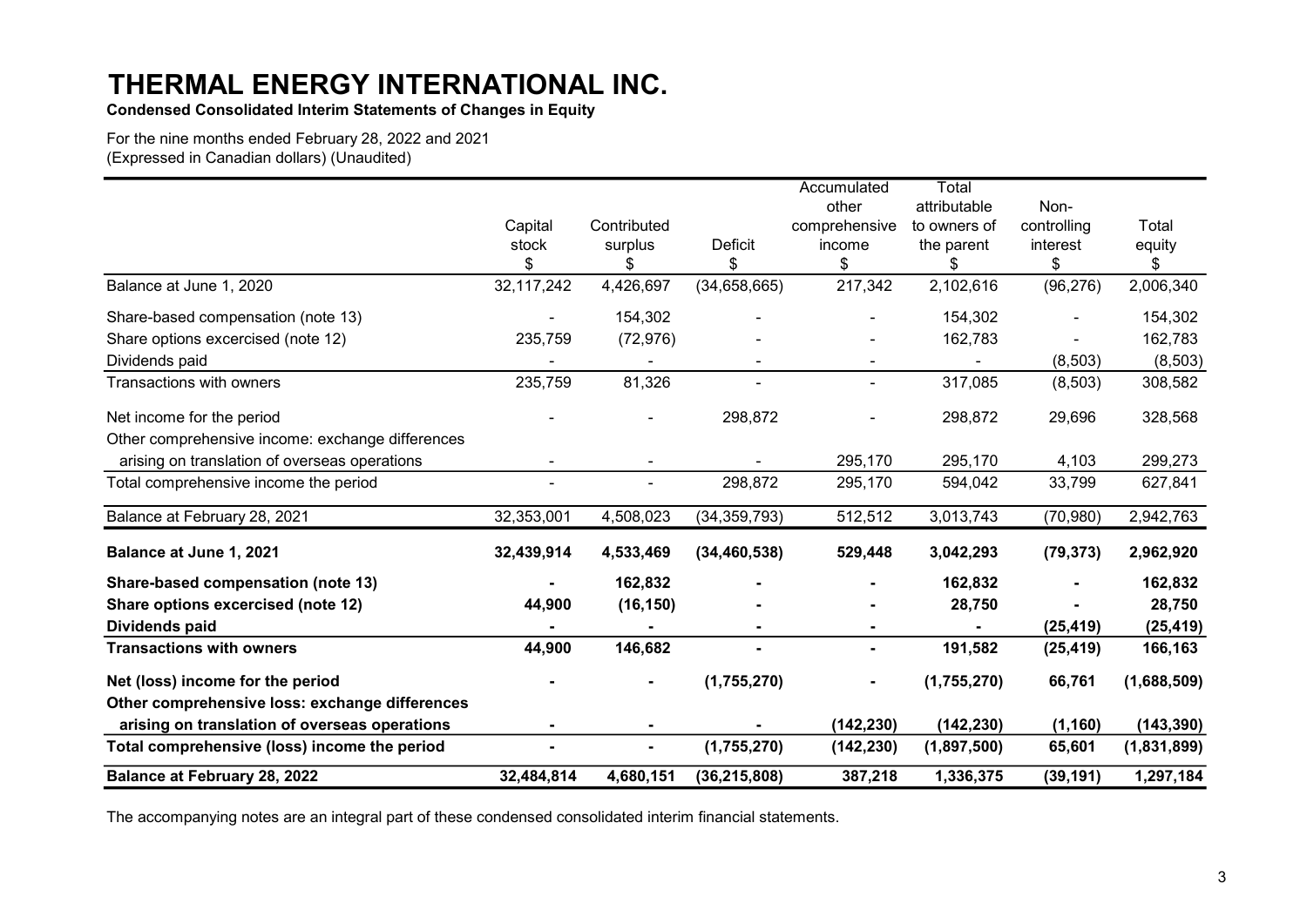Condensed Consolidated Interim Statements of Cash Flows

For the three and nine months ended February 28, 2022 and 2021 (Expressed in Canadian dollars) (Unaudited)

|                                                      | Three months ended |            | Nine months ended |               |  |
|------------------------------------------------------|--------------------|------------|-------------------|---------------|--|
|                                                      | February 28        |            | February 28       |               |  |
|                                                      | 2022               | 2021       | 2022              | 2021          |  |
|                                                      | \$                 | \$         | \$                | \$            |  |
| <b>Operating activities:</b>                         |                    |            |                   |               |  |
| Net (loss) income for the period                     | (894, 301)         | (33, 757)  | (1,688,509)       | 328,568       |  |
| Add items not involving cash:                        |                    |            |                   |               |  |
| Depreciation of property, plant and equipment        |                    |            |                   |               |  |
| (note 6)                                             | 33,687             | 29,977     | 98,101            | 89,225        |  |
| Loss on disposal of assets (note 6)                  |                    |            | 353               |               |  |
| Depreciation of right-of-use assets                  | 65,440             | 37,532     | 195,810           | 103,379       |  |
| Amortization of intangible assets (note 7)           | 77,482             | 66,703     | 228,393           | 205,928       |  |
| Finance costs                                        | 83,155             | 65,233     | 246,288           | 235,982       |  |
| Share-based compensation (note 13)                   | 55,147             | 53,842     | 162,832           | 154,302       |  |
| Income tax recovery                                  | (2,698)            | (10, 272)  | (8,967)           | (38, 810)     |  |
| Unrealized foreign exchange and translation          |                    |            |                   |               |  |
| adjustments                                          | 28,509             | 138,102    | (67, 591)         | 274,719       |  |
| Changes in working capital:                          |                    |            |                   |               |  |
| Trade and other receivables                          | 69,194             | (37, 705)  | 67,253            | (888, 438)    |  |
| Inventory                                            | (235,061)          | (38, 414)  | (418, 186)        | 7,404         |  |
| Trade payables and other liabilities                 | 653,779            | (415, 683) | 553,730           | (1,536,575)   |  |
| Deferred revenue (note 10)                           | 227,354            | (191, 256) | 91,694            | 192,730       |  |
| Income taxes paid                                    | (21, 993)          | (16, 510)  | (22, 678)         | (19,808)      |  |
| Interest paid                                        | (86,783)           | (65,375)   | (240, 525)        | (279, 709)    |  |
| Net cash provided by (used in) operating activities  | 52,911             | (417, 583) | (802,002)         | (1, 171, 103) |  |
| <b>Investing activities:</b>                         |                    |            |                   |               |  |
| Proceeds from disposal of property, plant            |                    |            |                   |               |  |
| and equipment (note 6)                               |                    |            | 1,245             |               |  |
| Additions to property, plant and equipment (note 6)  | (17, 893)          | (28,026)   | (67, 678)         | (33, 230)     |  |
| Additions to intangible assets (note 7)              |                    |            | (283, 421)        |               |  |
| Net cash used in investing activities                | (17, 893)          | (28,026)   | (349, 854)        | (33, 230)     |  |
| <b>Financing activities:</b>                         |                    |            |                   |               |  |
| Issuance of long-term debt (note 9)                  |                    |            |                   | 1,082,760     |  |
| Repayment of long-term debt (note 9)                 | (219, 544)         | (96, 192)  | (652, 974)        | (162, 835)    |  |
| Repayment of lease obligations (note 11)             | (55, 233)          | (32, 687)  | (161, 750)        | (95, 722)     |  |
| Stock options exercised (note 12)                    |                    | 162,783    | 28,750            | 162,783       |  |
| Dividends paid                                       |                    |            | (25, 419)         | (8, 503)      |  |
| Net cash (used in) provided by financing activities  | (274, 777)         | 33,904     | (811, 393)        | 978,483       |  |
|                                                      |                    |            |                   |               |  |
| Decrease in cash and cash equivalents for the period | (239, 759)         | (411, 705) | (1,963,249)       | (225, 850)    |  |
| Cash and cash equivalents, beginning of period       | 2,547,881          | 4,903,323  | 4,240,855         | 4,774,580     |  |
| Exchange differences on cash and cash equivalents    | (13, 637)          | (36, 376)  | 16,879            | (93, 488)     |  |
| Cash and cash equivalents, end of period             | 2,294,485          | 4,455,242  | 2,294,485         | 4,455,242     |  |

The accompanying notes are an integral part of these condensed consolidated interim financial statements.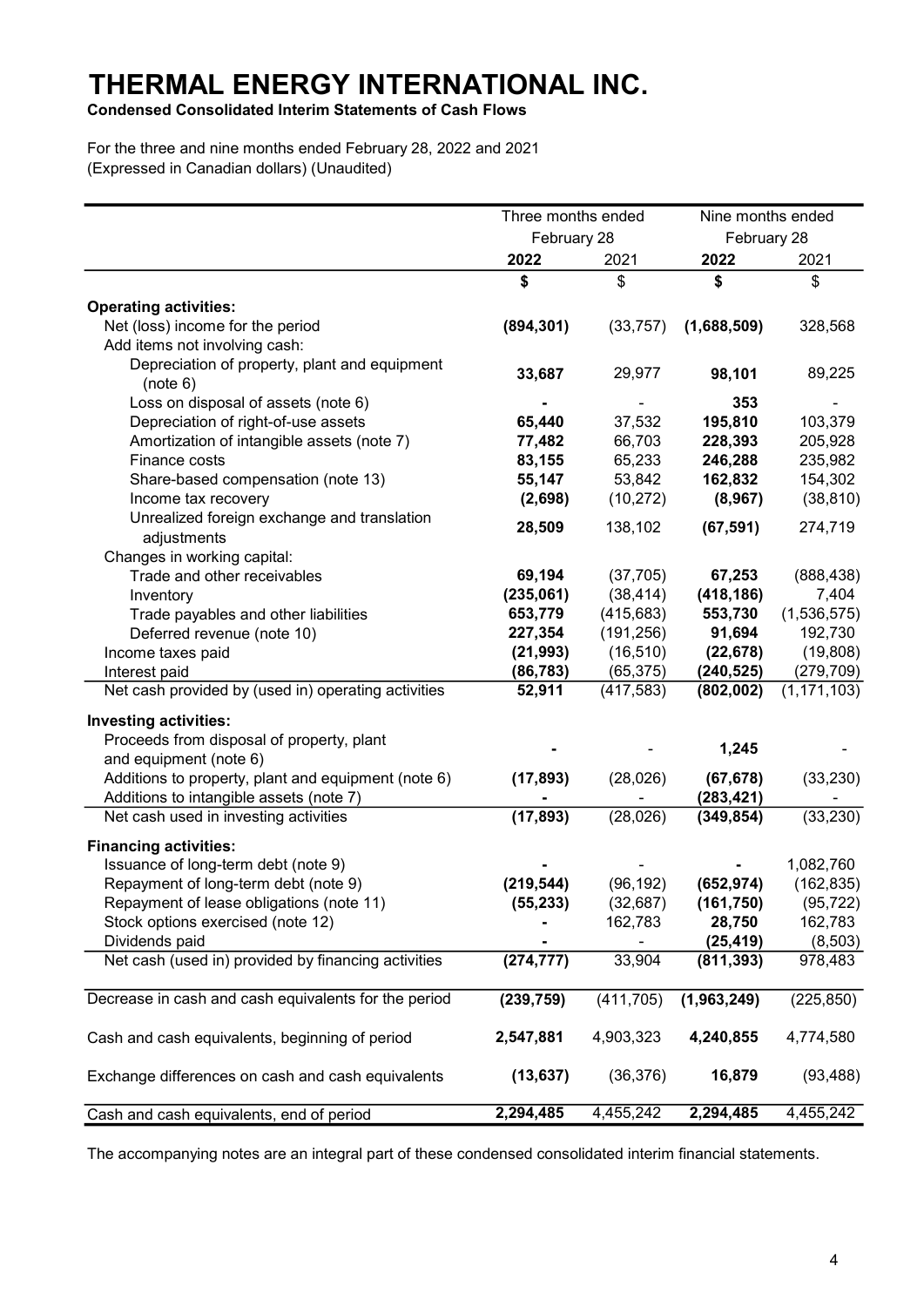#### **1. Nature of operations:**

Thermal Energy International Inc. (the "parent") was incorporated under the Ontario Business Corporations Act on May 22, 1991 and is primarily engaged in the development, engineering and supply of pollution control, heat recovery systems, and condensate return solutions. The parent company's common shares are listed on the TSX Venture Exchange ("TSX.V") and OTCQB under the symbol TMG and TMGEF, respectively. The primary office is located at Suite 850, 36 Antares Drive, Ottawa, Ontario, K2E 7W5.

The unaudited condensed consolidated interim financial statements comprise the financial results of the parent and its subsidiaries (collectively known as the "Company") for the nine months ended February 28, 2022 and 2021.

## **2. Basis of presentation:**

(a) Statement of compliance:

These unaudited condensed consolidated interim financial statements have been prepared in accordance with International Accounting Standard 34 Interim Financial Reporting as issued by the International Accounting Standards Board ("IASB"). These unaudited condensed consolidated interim financial statements do not include all of the information required for a complete set of financial statements prepared in accordance with International Financial Reporting Standards ("IFRS") and should be read in conjunction with the audited consolidated financial statements of the Company for the year ended May 31, 2021. However, selected explanatory notes are included to explain events and transactions that are significant to an understanding of the changes in the Company's financial position and performance since the last annual consolidated financial statements for the year ended May 31, 2021.

The policies applied in these unaudited condensed consolidated interim financial statements are based on IFRS issued and effective as of April 26, 2022, the date the Board of Directors approved the unaudited condensed consolidated interim financial statements.

(b) Significant accounting judgments and estimates:

In preparing these unaudited condensed consolidated interim financial statements, management makes judgments, estimates and assumptions that affect the application of accounting policies and the reported amounts of assets and liabilities, income and expenses. Actual results may differ from these estimates.

The accounting policies and the significant judgments made by management in applying the Company's accounting policies and the key sources of estimation uncertainty were the same as those that applied to the consolidated financial statements as at and for the year ended May 31, 2021.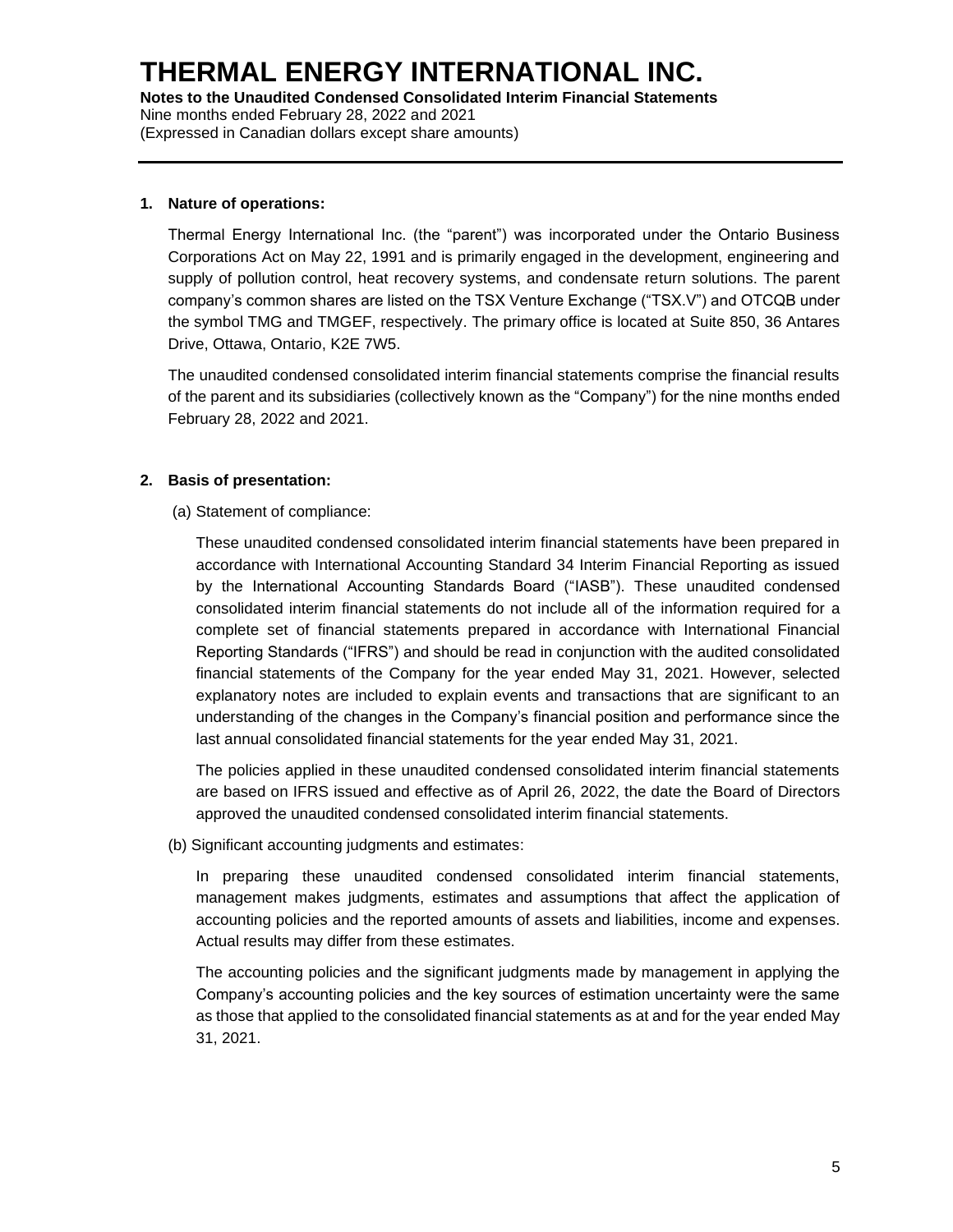**Notes to the Unaudited Condensed Consolidated Interim Financial Statements** Nine months ended February 28, 2022 and 2021

(Expressed in Canadian dollars except share amounts)

#### **3. Segment reporting:**

Management reporting comprises analysis of revenue and gross profit within two distinct geographical areas. All other items of revenue and expenses are considered on a geographical and/or global basis in making strategic decisions regarding the Company's future. The Company has two operational bases ("reporting units"), one in Ottawa, Canada covering North America, and the other in Bristol, United Kingdom, covering Europe and the rest of the world. These areas are determined by proximity of the region to the reporting unit, plus the location of the contracts in existence with agents and distributors in the respective areas and the historical relationships with those agents and distributors. Corporate costs that cannot easily be attributed to either of the two reporting units are included in reconciling items. The chief operating decision maker focuses on revenues and costs by geographical segments, but manages assets and liabilities on a global basis.

Segment information for the quarter ended February 28, 2022 and the comparative period are detailed in the table below.

|                                                                      | <b>Thermal Energy Ottawa</b>       |                                    | <b>Thermal Energy Bristol</b>    |                                    | Reconciling Items       |                          | Total                                   |                                       |
|----------------------------------------------------------------------|------------------------------------|------------------------------------|----------------------------------|------------------------------------|-------------------------|--------------------------|-----------------------------------------|---------------------------------------|
|                                                                      | 2022<br>\$                         | 2021<br>\$                         | 2022<br>\$                       | 2021<br>\$                         | 2022<br>\$              | 2021<br>\$               | 2022<br>\$                              | 2021<br>\$                            |
| Total revenue<br>Cost of sales                                       | 1,529,909<br>(974, 758)            | 1,510,845<br>(995, 207)            | 1,961,520<br>(1,047,569)         | 2,225,123<br>(1,096,496)           |                         | $\overline{\phantom{a}}$ | 3,491,429<br>(2,022,327)                | 3,735,968<br>(2,091,703)              |
| Gross profit<br>Other expenses<br>Net finance costs                  | 555,151<br>(847, 379)<br>(26, 210) | 515,638<br>(508, 996)<br>(14, 485) | 913,951<br>(938, 239)<br>(2,083) | 1,128,627<br>(656, 541)<br>(2,569) | (497, 328)<br>(54, 862) | (457, 524)<br>(48, 179)  | 1,469,102<br>(2, 282, 946)<br>(83, 155) | 1,644,265<br>(1,623,061)<br>(65, 233) |
| (Loss) income before taxation<br>Tax recovery (expense)              | (318, 438)<br>704                  | (7, 843)<br>443                    | (26, 371)<br>(15,966)            | 469,517<br>(8, 180)                | (552, 190)<br>17,960    | (505, 703)<br>18,009     | (896,999)<br>2,698                      | (44, 029)<br>10,272                   |
| Net (loss) income                                                    | (317, 734)                         | (7,400)                            | (42,337)                         | 461,337                            | (534, 230)              | (487, 694)               | (894, 301)                              | (33, 757)                             |
| Attributable to:<br>Owners of the parent<br>Non-controlling interest | (317, 777)<br>43                   | (7,528)<br>128                     | (64, 570)<br>22,233              | 449,829<br>11,508                  | (534, 230)              | (487, 694)               | (916, 577)<br>22,276                    | (45, 393)<br>11,636                   |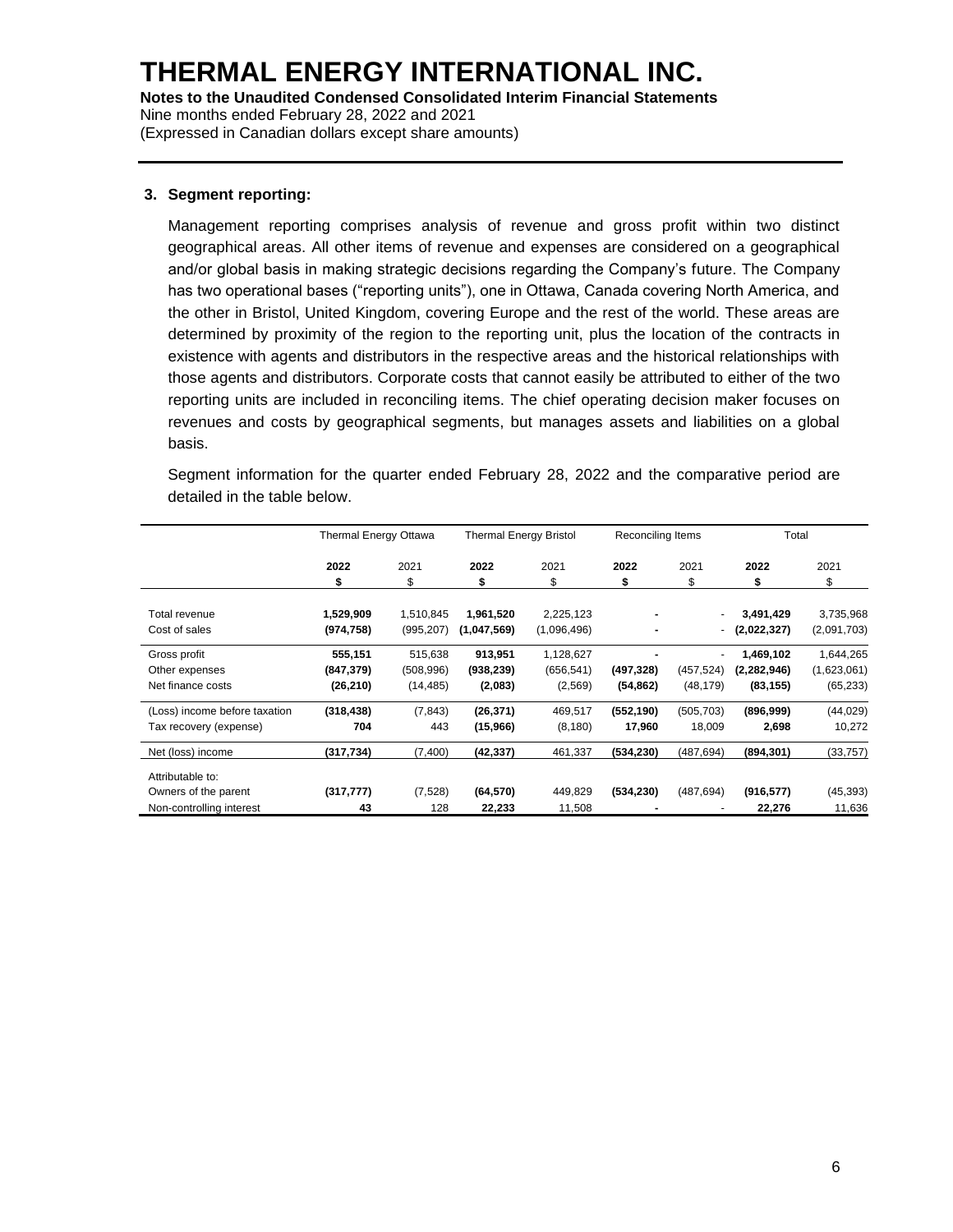(Expressed in Canadian dollars except share amounts)

## **3. Segment reporting (continued):**

Segment information for the nine months ended February 28, 2022 and the comparative period are detailed in the table below.

|                               | Thermal Energy Ottawa |             | <b>Thermal Energy Bristol</b> |             | Reconciling Items |             | Total         |               |
|-------------------------------|-----------------------|-------------|-------------------------------|-------------|-------------------|-------------|---------------|---------------|
|                               | 2022                  | 2021        | 2022                          | 2021        | 2022              | 2021        | 2022          | 2021          |
|                               | \$                    | S           | \$                            | \$          | \$                | \$          | \$            | \$            |
| Total revenue                 | 6,255,186             | 6,395,869   | 5,192,307                     | 5,187,643   |                   |             | 11,447,493    | 11,583,512    |
| Cost of sales                 | (3,930,913)           | (3,607,511) | (2,691,531)                   | (2,577,291) |                   | - 1         | (6,622,444)   | (6, 184, 802) |
| Gross profit                  | 2,324,273             | 2,788,358   | 2,500,776                     | 2,610,352   |                   |             | 4,825,049     | 5,398,710     |
| Other expenses                | (2,367,794)           | (1,484,797) | (2,768,249)                   | (2,009,561) | (1, 140, 194)     | (1,378,612) | (6, 276, 237) | (4,872,970)   |
| Net finance costs             | (79, 425)             | (29, 723)   | (7, 393)                      | (6,012)     | (159, 470)        | (200, 247)  | (246, 288)    | (235, 982)    |
| (Loss) income before taxation | (122, 946)            | 1,273,838   | (274,866)                     | 594,779     | (1, 299, 664)     | (1,578,859) | (1,697,476)   | 289,758       |
| Tax recovery (expense)        | 3,456                 | 3,886       | (47, 785)                     | (20, 676)   | 53,296            | 55,600      | 8,967         | 38,810        |
| Net (loss) income             | (119,490)             | 1,277,724   | (322, 651)                    | 574,103     | (1, 246, 368)     | (1,523,259) | (1,688,509)   | 328,568       |
| Attributable to:              |                       |             |                               |             |                   |             |               |               |
| Owners of the parent          | (119, 204)            | 1,277,561   | (389, 698)                    | 544,570     | (1, 246, 368)     | (1,523,259) | (1,755,270)   | 298,872       |
| Non-controlling interest      | (286)                 | 163         | 67,047                        | 29,533      |                   |             | 66,761        | 29,696        |

Reconciling items comprise the following:

|                                               | Three months ended<br>February 28 |            | Nine months ended<br>February 28 |           |
|-----------------------------------------------|-----------------------------------|------------|----------------------------------|-----------|
|                                               | 2022                              | 2021<br>\$ | 2022                             | 2021      |
| Corporate administration costs                | 179,704                           | 172.410    | 515,578                          | 442,126   |
| Stock-based compensation                      | 55,147                            | 53,842     | 162,832                          | 154,302   |
| Professional fees                             | 27,845                            | 24.648     | 166,851                          | 194,294   |
| Depreciation of property, plant and equipment | 33,687                            | 29,977     | 98,101                           | 89,225    |
| Amortization of intangible assets             | 77,482                            | 66,703     | 228,393                          | 205,928   |
| <b>Acquisition costs</b>                      | 81,575                            | 1.334      | 188,357                          | 14,795    |
| Foreign exchange differences loss (gain)      | 41.888                            | 108.610    | (219, 918)                       | 277,942   |
| Total                                         | 497,328                           | 457.524    | 1,140,194                        | 1,378,612 |

Corporate administration costs include directors' fees, all costs relating to both the CEO and CFO, directors' and officers' insurance, corporate legal costs, public relations costs, professional fees relating to group tax planning and corporate filing costs as well as the Annual General Meeting.

Finance costs within the reconciling items include interest and deferred financing charge on the long-term debt.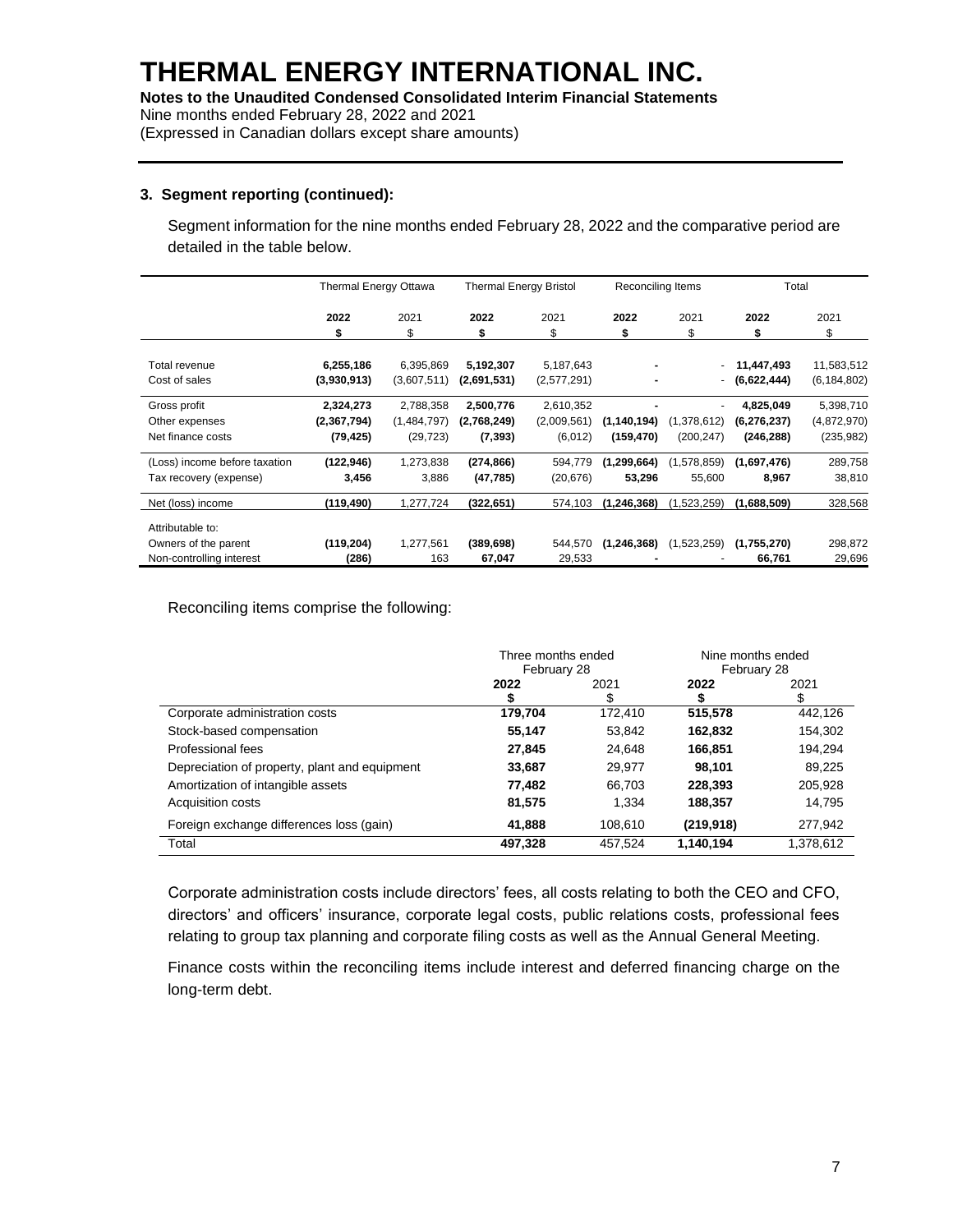(Expressed in Canadian dollars except share amounts)

#### **4. Cash and cash equivalents:**

|                                             | <b>February 28, 2022</b>      | May 31, 2021            |
|---------------------------------------------|-------------------------------|-------------------------|
| Cash<br>Cash equivalents<br>Restricted cash | \$2,024,022<br>500<br>269.963 | \$4,240,355<br>500<br>- |
| Balance, end of period                      | \$2,294,485                   | \$4,240,855             |

Cash equivalents consist of excess cash invested in money market funds.

As at February 28, 2022, restricted cash of \$269,963 (equivalent to EUR€190,500) consist of cash held in an escrow account as collateral for an advance payment guarantee issued by a financial institution in favour of a Company's customer. The bank guarantee has an expiry date of March 31, 2022.

## **5. Trade and other receivables:**

|                                                                                                      | <b>February 28, 2022</b>                | May 31, 2021                            |
|------------------------------------------------------------------------------------------------------|-----------------------------------------|-----------------------------------------|
| Trade receivables, gross<br>Allowance for doubtful accounts                                          | \$2,054,685<br>(61, 249)                | \$2,139,081<br>(40, 308)                |
| Trade receivables, net                                                                               | 1,993,436                               | 2,098,773                               |
| Unbilled revenue<br>Work in progress<br>Prepayments<br>Sales tax and other miscellaneous receivables | 512,868<br>89,879<br>256,752<br>272,622 | 283,717<br>35,879<br>200,864<br>573,577 |
| Balance, end of period                                                                               | \$3,125,557                             | \$3,192,810                             |

The net carrying value of trade receivables is considered a reasonable approximation of fair value.

At February 28, 2022, \$235,950 (11.5%) of the Company's trade receivables balance was over 90 days past due. \$55,928 of the past due balance was impaired at February 28, 2022. \$5,321 of trade receivables that was not over 90 days past due was also impaired.

At May 31, 2021, \$402,848 (18.8%) of the Company's trade receivables balance was over 90 days past due. \$28,837 of the past due balance was impaired at May 31, 2021. \$11,471 of trade receivables that was not over 90 days past due was also impaired.

The Company's trade and other receivables have been reviewed for indicators of impairment. For the nine months ended February 28, 2022, provisions of \$61,534 were made as expected credit losses and recorded under administrative expense on the condensed consolidated interim statements of comprehensive income (\$21,457 – February 28, 2021). For the nine months ended February 28, 2022, \$40,288 (\$36,003 – February 28, 2021) of previously provided credit losses was released due to the collection on the doubtful accounts.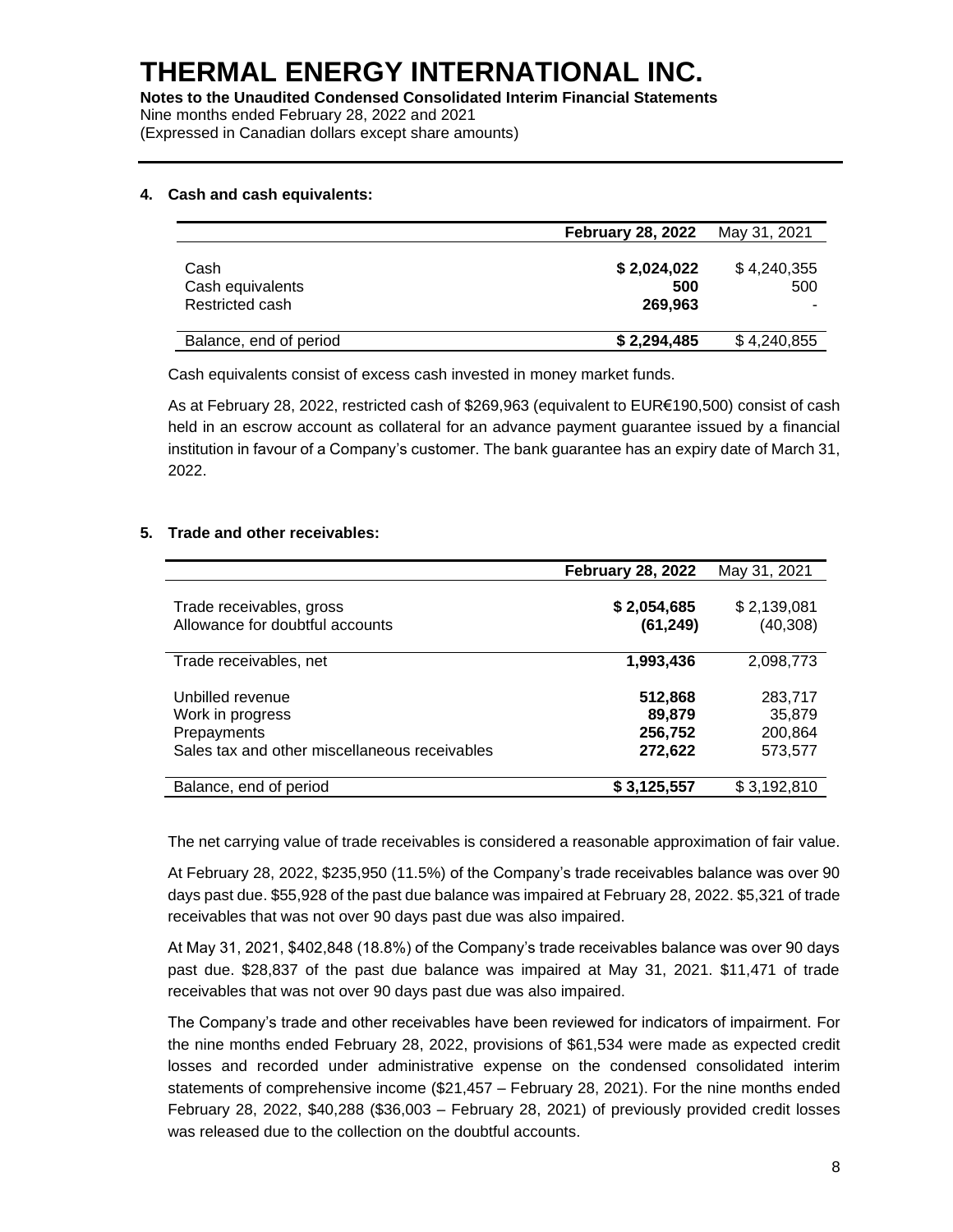#### **6. Property, plant and equipment:**

During the nine months ended February 28, 2022, the Company acquired property, plant and equipment of \$67,678 (\$33,230 – February 28, 2021) and the Company disposed of depreciated assets with a net book value of \$1,598 for \$1,245 proceeds (\$nil – February 28, 2021). Depreciation expense of \$98,101 (\$89,225 – February 28, 2021) was recognized under administration expense. Translation gain of \$8,324 (loss of \$7,757 – February 28, 2021) was recognized under exchange differences arising on translation of overseas operations.

#### **7. Intangible assets:**

During the nine months ended February 28, 2022, the Company acquired intangible assets in the amount of \$283,421 (\$nil – February 28, 2021). On June 11, 2021, the Company acquired technology from Sofame Technologies Inc., a company based in Montréal, Quebec, for a total consideration of \$283,421. For the nine months ended February 28, 2022, the Company recorded amortization relating to this acquired technology of \$29,129 under administration expense.

During the nine months ended February 28, 2022, the Company did not dispose of any assets (\$nil – February 28, 2021). Total amortization expense on intangible assets in the amount of \$228,393 (\$205,928 – February 28, 2021) was recognized under administration expense. Translation gain of \$37,411 (loss of \$77,982 – February 28, 2021) was recognized under exchange differences arising on translation of overseas operations.

## **8. Trade payables and other liabilities:**

Trade payables and other liabilities recognized in the statements of financial position can be summarized as follows:

|                                                                                         | <b>February 28, 2022</b>          | May 31, 2021                             |
|-----------------------------------------------------------------------------------------|-----------------------------------|------------------------------------------|
| Trade payables<br>Accruals<br>Other government remittances payable<br>Government grants | \$1,191,780<br>922,943<br>158,190 | \$797,489<br>790.091<br>80,611<br>33,555 |
|                                                                                         | \$2,272,913                       | \$1,701,746                              |

Included in trade payables is \$4,725 due to Directors (\$nil at May 31, 2021).

Included in accruals is \$16,875 due to Directors (\$21,600 at May 31, 2021).

For the nine months ended February 28, 2022, government grant of \$34,596 was recognized as a reduction to the operating expenses that was netted against administration expenses, for the portion of the grant earned for the nine months ended February 28, 2022. A foreign translation loss in the amount of \$1,041 was recognized to accumulated other comprehensive loss.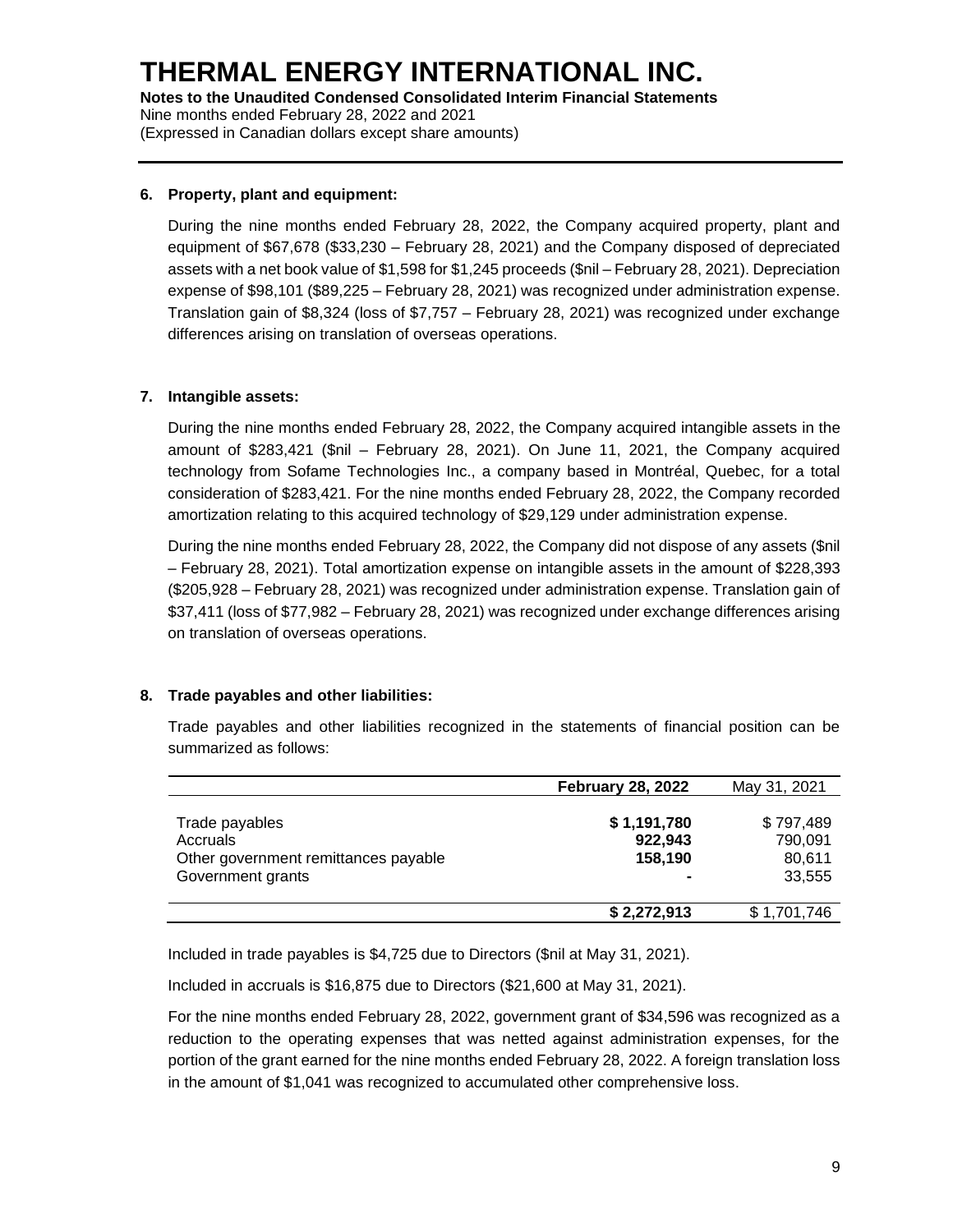#### **8. Trade payables and other liabilities (continued):**

For the nine months ended February 28, 2021, government grant of \$259,006 was recognized as a reduction to the operating expenses, of which \$126,703 was netted against administration expenses and \$132,303 against selling, marketing and business development expenses, for the portion of the grant earned for the nine months ended February 28, 2021. A foreign translation gain in the amount of \$12,204 was recognized to accumulated other comprehensive income related to the revaluation of the liability with the quarter-end closing rate.

All amounts are short-term. The carrying values of trade payables and other liabilities are considered to be a reasonable approximation of fair value.

#### **9. Long-term debt:**

|                                                                                                                                                                                                                                                                                                                                                                                                                                                                                                                | <b>February 28, 2022</b> | May 31, 2021            |
|----------------------------------------------------------------------------------------------------------------------------------------------------------------------------------------------------------------------------------------------------------------------------------------------------------------------------------------------------------------------------------------------------------------------------------------------------------------------------------------------------------------|--------------------------|-------------------------|
| (a) Term loan (equivalent to USD\$1,582,712), net of<br>deferred financing costs of \$21,952 (equivalent to<br>USD\$17,288), bearing interest at US dollar floating<br>base rate plus a variance of between 1.50% to 8.00%,<br>repayable in monthly principal instalments of \$31,745<br>(equivalent to USD\$25,000) starting July 1, 2019 and<br>continuing up to the maturity date, with a balloon<br>payment of \$698,390<br>(equivalent to USD\$550,000) payable on the maturity<br>date, December 1, 2025 | \$2,009,728              | \$2,176,798             |
| (b) Term loan, net of deferred financing costs of \$1,286,<br>bearing interest at the institution's floating base rate<br>less a variance of 1.10%, repayable in monthly principal<br>instalments of \$40,000 starting June 15, 2021 and<br>continuing up to the maturity date, with a balloon<br>payment on the maturity date, May 15, 2023                                                                                                                                                                   | 638,714                  | 997,943                 |
| (c) Term loan (equivalent to GBP£43,688), bearing zero<br>interest for the first 12 months and 2.50% thereafter,<br>repayable in monthly principal instalments of \$1,418<br>(equivalent to GBP£833) starting July 10, 2021 and<br>continuing up to the maturity date, June 10, 2026                                                                                                                                                                                                                           | 74,375                   | 85,685                  |
| Total long-term debt                                                                                                                                                                                                                                                                                                                                                                                                                                                                                           | 2,722,817                | 3,260,426               |
| Less: current portion<br>Long term portion                                                                                                                                                                                                                                                                                                                                                                                                                                                                     | (870,513)<br>1,852,304   | (850, 987)<br>2,409,439 |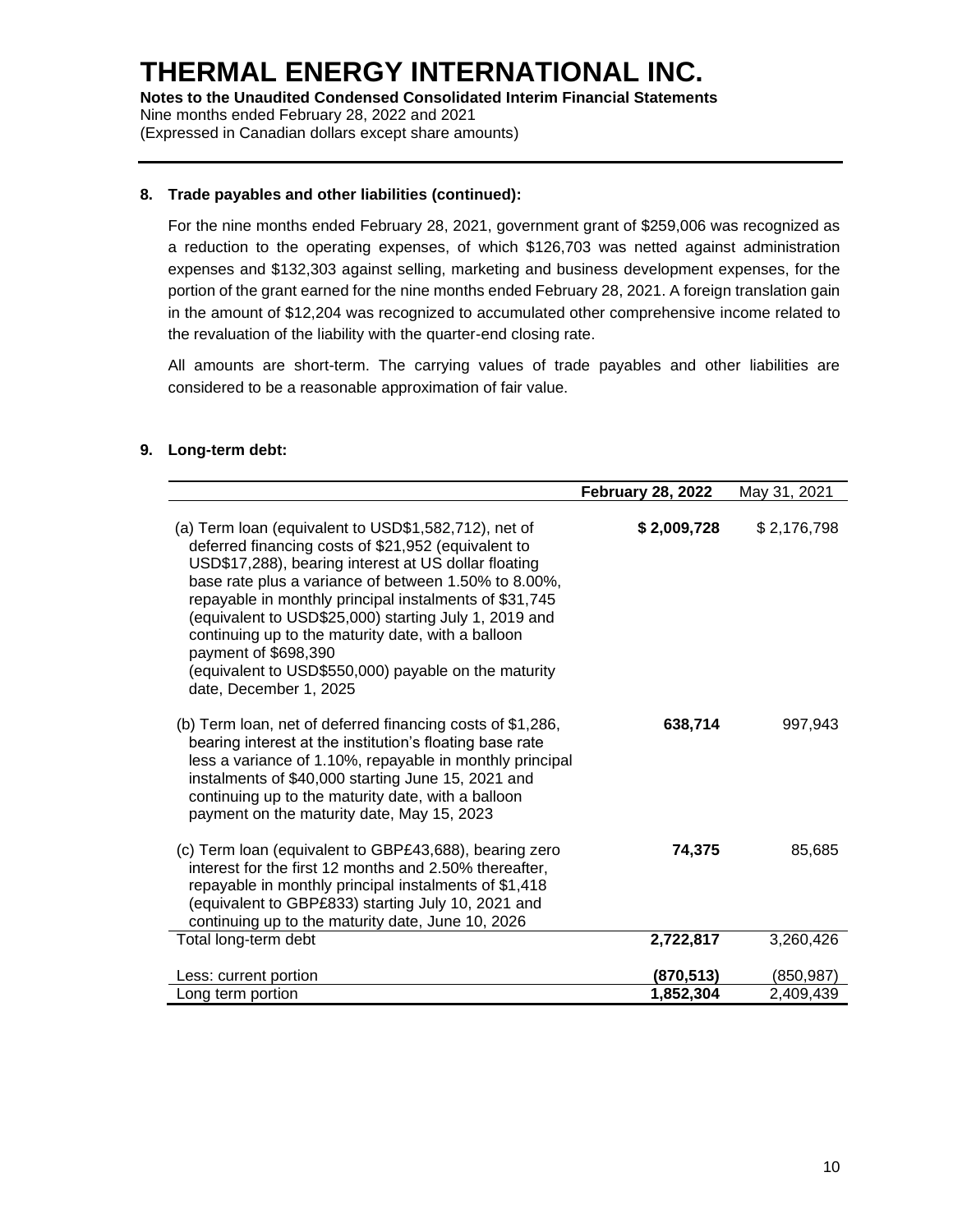(Expressed in Canadian dollars except share amounts)

#### **9. Long-term debt (continued):**

(a) On March 28, 2022, the lender agreed to postpone the next three payments of principal to the end of the payment schedule as a COVID-19 relief measure to the Company. Consequently, the postponed principal repayments were added to the balloon payment on the maturity date.

On March 19, 2020, the lender agreed to postpone the next three payments of principal to the end of the payment schedule as a COVID-19 relief measure to the Company. On May 13, 2020, the lender agreed to further postpone another three payments to the end of the payment schedule. Consequently, the maturity date of the loan was extended by six months from June 1, 2025 to December 1, 2025. As a result, the Company did not make any monthly principal repayment for the period April 1, 2020 to September 30, 2020.

This loan bears interest at the institution's US dollar floating base rate, plus a variance. The US dollar floating base rate was 4.70% on February 28, 2022 (4.65% on May 31, 2021). The variance is reset annually based on the Company's consolidated total funded debt to EBITDA ratio. As at February 28, 2022, the variance was at 3.50% (1.50% at May 31, 2021). Interest is payable monthly in arrears on the 1st day of the month.

As collateral security for the fulfilment of all present and future obligations under this loan, the Company granted to the lender a general and continuing security interest in all of the Company's present and after acquired tangible assets and on all present and future assets of the Company related to intellectual property. This security interest shall rank in first position with respect to intellectual property but subordinated in rank to any other security granted.

The Company has certain covenants in accordance with this term loan, namely Total Funded Debt to EBITDA ratio and Debt Service Coverage ratio. On May 28, 2021, the lender waived the covenants for all the periods from May 31, 2021 up to May 31, 2022 as another COVID-19 relief measure to the Company. Subsequently, the lender waived the covenants for all the periods up to May 31, 2023 as another COVID-19 relief measure to the Company.

(b) On June 9, 2020, the Company entered into a Working Capital – COVID-19 loan with a lending institution for a total amount of \$2,300,000. This loan bears interest at the institution's floating base rate less a variance of 1.10% and is repayable over 3 years. The institution's floating base rate was 4.80% on February 28, 2022 (4.55% on May 31, 2021). Interest is payable monthly in arrears on the 15th day of the month. The first tranche of proceeds in the amount of \$1,000,000 was received by the Company on July 23, 2020. A financing cost of \$3,000 was charged by the lending institution. According to the agreement, the remaining amount of \$1,300,000 can be drawn later, subject to meeting certain conditions in accordance with this term loan. A standby fee of 1.50% per annum is charged on the portion of the amount which had not been advanced by February 2021.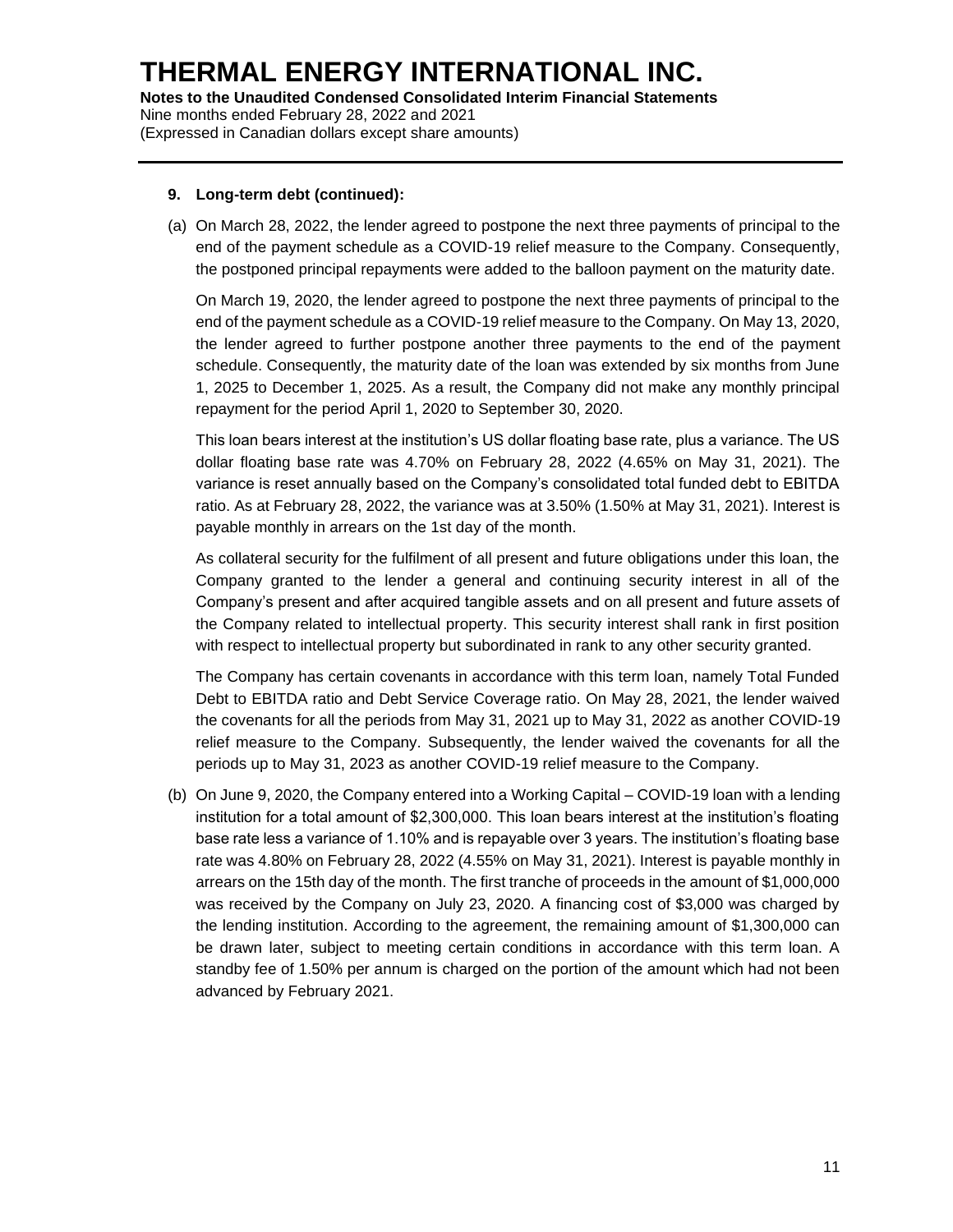#### **9. Long-term debt (continued):**

Subsequent to the quarter ended February 28, 2022, the Company received the remaining amount of \$1,300,000. The amount advanced under the financing was expected to support internal working capital needs related to operations and to assist with a degree of continuity of operations of the Company during the current economic environment.

On March 28, 2022, the lender agreed to postpone the next three payments of principal to the end of the payment schedule as a COVID-19 relief measure to the Company. Consequently, the postponed principal repayments were added to the balloon payment on the maturity date.

(c) On June 10, 2020, the Company entered into a COVID-19 bounce back fixed rate loan with a UK lending institution for a total amount of GBP£50,000 (equivalent to \$85,760 on June 10, 2020). This loan bears zero interest for the first 12 months and 2.50% thereafter and is repayable over 6 years.

#### **10. Deferred revenue:**

|                                                      | of services                                  |                                                                     |
|------------------------------------------------------|----------------------------------------------|---------------------------------------------------------------------|
| 1,403,585<br>S<br>6,452,849<br>(6,626,008)<br>34,953 | \$162,801<br>315,683<br>(50, 830)<br>(1,782) | 1,566,386<br>S<br>6,768,532<br>(6,676,838)<br>33,171<br>\$1,691,251 |
|                                                      |                                              |                                                                     |
| \$.<br>771,089<br>7,003,902<br>(6,769,617)<br>17,713 | \$166,139<br>196,134<br>(237, 689)<br>5,059  | 937,228<br>\$.<br>7,200,036<br>(7,007,306)<br>22,772<br>\$1,152,730 |
|                                                      | \$1,265,379<br>\$1,023,087                   | \$425,872<br>\$129,643                                              |

All amounts are short-term and will be settled within the next reporting year.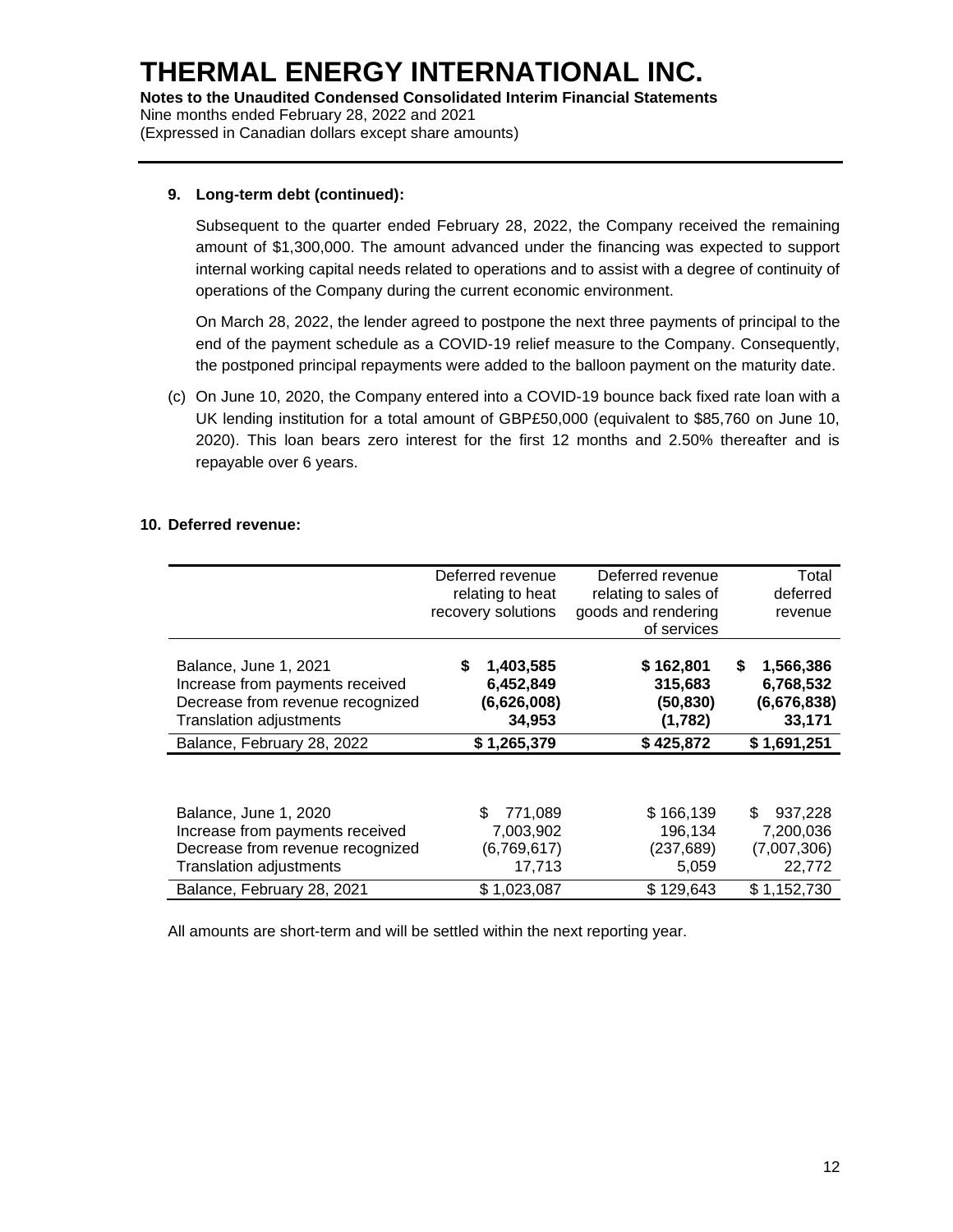**Notes to the Unaudited Condensed Consolidated Interim Financial Statements** Nine months ended February 28, 2022 and 2021 (Expressed in Canadian dollars except share amounts)

#### **11. Lease obligations:**

The following table presents the contractual undiscounted cash flows for lease obligations:

|                                                             | <b>February 28, 2022</b>        | May 31, 2021                    |
|-------------------------------------------------------------|---------------------------------|---------------------------------|
| Less than one year<br>One to five years<br>Six to ten years | \$325,432<br>846,484<br>784,055 | \$326,987<br>904,426<br>905,054 |
| Total undiscounted lease obligations                        | 1,955,971                       | 2,136,467                       |
| Less: impact of present value<br>Less: current portion      | (517, 912)<br>(221, 346)        | (583,403)<br>(215,923)          |
| Long term portion                                           | \$1,216,713                     | \$1,337,141                     |

During the nine months ended February 28, 2022, the interest expense on lease obligations was \$86,861 and total cash outflow for leases was \$258,962, including \$10,351 for short-term leases.

During the nine months ended February 28, 2021, the interest expense on lease obligations was \$34,406 and total cash outflow for leases was \$206,333, including \$76,205 for short-term leases.

For the nine months ended February 28, 2022 and 2021, expenses for leases of low-dollar value items are not material. Extension options are included in the measurement of lease obligations when the Company is reasonably certain to exercise that option.

## **12. Capital stock:**

Authorized:

Unlimited number of Class A common shares, no par value.

Unlimited number of Series 1 preferred shares, voting only in the case of dissolution of the Company, redeemable at the option of the Company, at \$0.01 per share and convertible to common shares on a 1 to 1 basis at the rate of 20% of the number originally issued per year.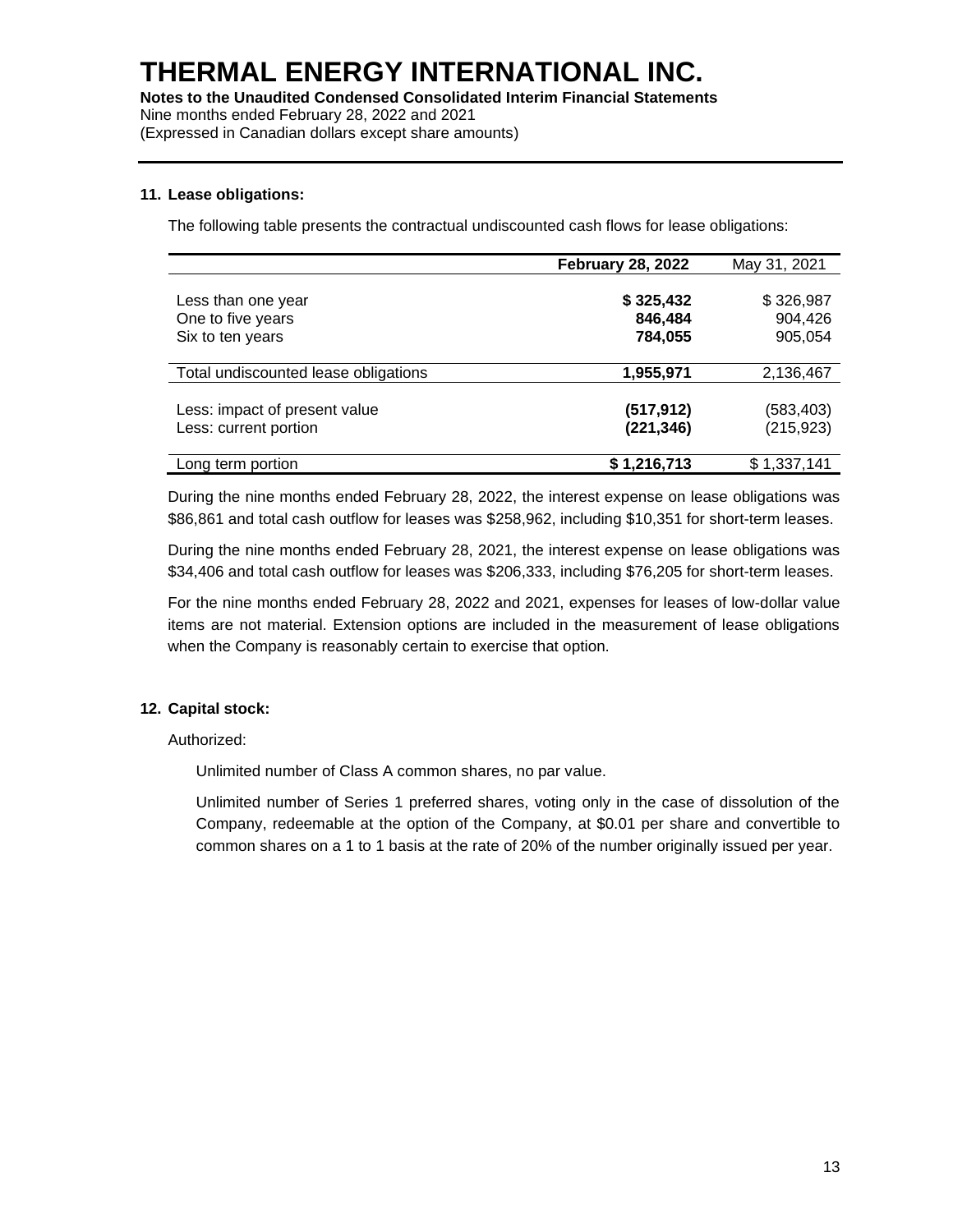(Expressed in Canadian dollars except share amounts)

#### **12. Capital stock (continued):**

#### Outstanding:

|                                        | Nine months ended<br><b>February 28, 2022</b> |            | Year ended<br>May 31, 2021 |            |
|----------------------------------------|-----------------------------------------------|------------|----------------------------|------------|
|                                        | # Shares                                      | S          | # Shares                   | S          |
| <b>Class A Common shares issued</b>    |                                               |            |                            |            |
| Balance, beginning of period           | 163,887,606                                   | 32,439,914 | 160,152,616                | 32,117,242 |
| Stock options exercised <sup>(1)</sup> | 250.000                                       | 44.900     | 3,734,990                  | 322.672    |
| Balance, end of period                 | 164,137,606                                   | 32,484,814 | 163,887,606                | 32,439,914 |

(1) For the nine months ended February 28, 2022, 250,000 shares were issued for \$28,750 following the exercise of stock options, resulting in an increase to capital stock of \$44,900 and a reduction in contributed surplus of \$16,150.

For the nine months ended February 28, 2021, 2,831,661 shares were issued for \$162,783 following the exercise of stock options, resulting in an increase to capital stock of \$235,759 and a reduction in contributed surplus of \$72,976.

#### **13. Share based compensation:**

Activity in stock options was as follows:

|                                                                       | Three months ended<br><b>February 28, 2022</b> |                       | Three months ended<br><b>February 28, 2021</b> |                       |
|-----------------------------------------------------------------------|------------------------------------------------|-----------------------|------------------------------------------------|-----------------------|
|                                                                       | Weighted<br>Average                            |                       |                                                | Weighted<br>Average   |
|                                                                       | #                                              | <b>Exercise Price</b> | #                                              | <b>Exercise Price</b> |
|                                                                       | <b>Options</b>                                 |                       | Options                                        | \$                    |
| Outstanding, beginning of period<br>Forfeited<br>Exercised<br>Expired | 18,444,339<br>(50,000)                         | 0.10<br>0.12          | 18.748.000<br>(2,831,661)<br>(25,000)          | 0.08<br>0.06<br>0.08  |
| Outstanding, end of period                                            | 18,394,339                                     | 0.10                  | 15,891,339                                     | 0.08                  |
| Options exercisable, end of period                                    | 10,002,651                                     | 0.08                  | 6,200,006                                      | 0.08                  |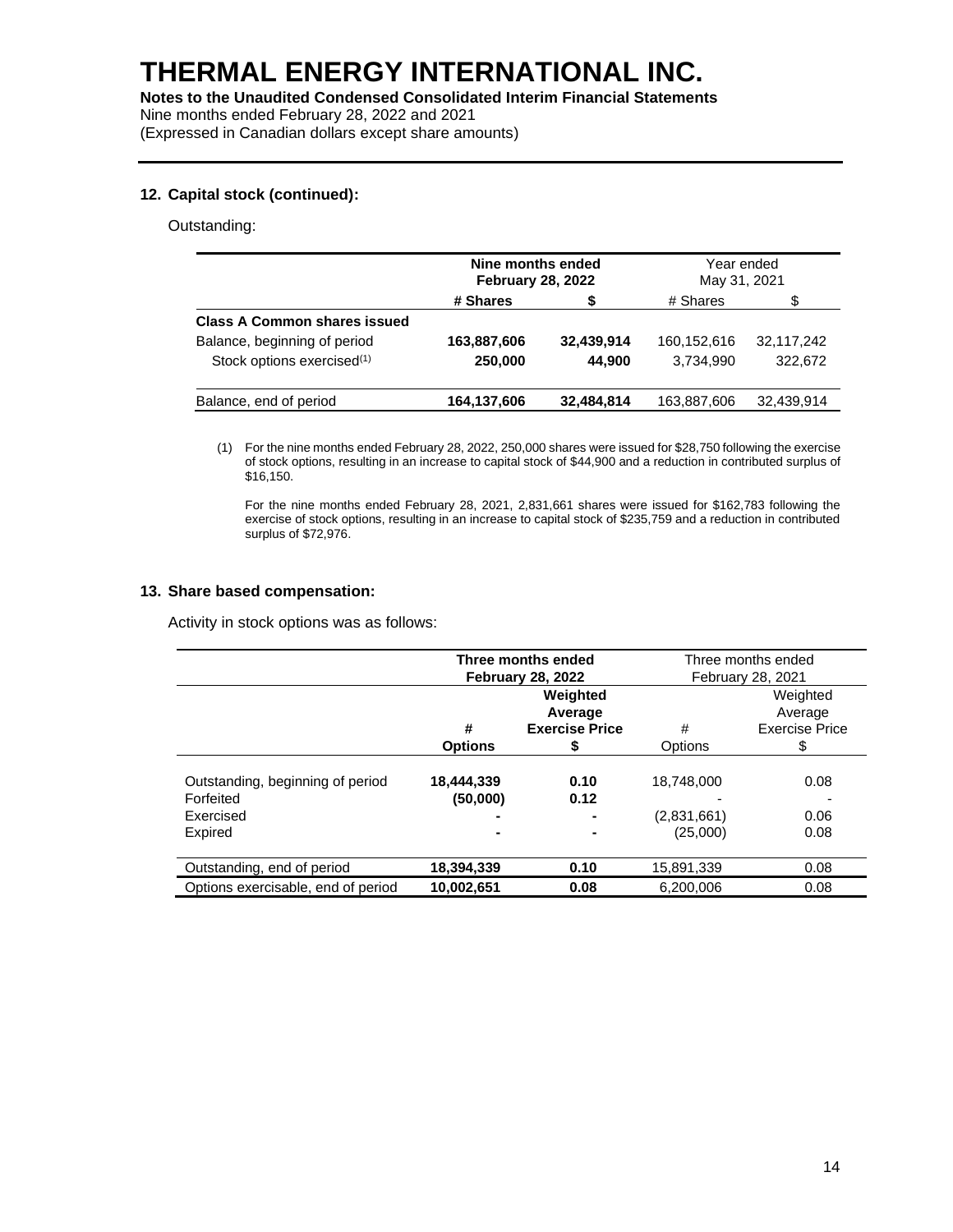(Expressed in Canadian dollars except share amounts)

## **13. Share based compensation (continued):**

|                                                                                  | Nine months ended<br><b>February 28, 2022</b>     |                              | Nine months ended<br><b>February 28, 2021</b>                       |                                      |
|----------------------------------------------------------------------------------|---------------------------------------------------|------------------------------|---------------------------------------------------------------------|--------------------------------------|
|                                                                                  | Weighted<br>Average                               |                              |                                                                     | Weighted<br>Average                  |
|                                                                                  | #                                                 | <b>Exercise Price</b>        | #                                                                   | <b>Exercise Price</b>                |
|                                                                                  | <b>Options</b>                                    | S                            | Options                                                             | \$                                   |
| Outstanding, beginning of period<br>Granted<br>Forfeited<br>Exercised<br>Expired | 14,674,675<br>4,328,000<br>(358,336)<br>(250,000) | 0.08<br>0.14<br>0.09<br>0.12 | 17,821,276<br>4,653,000<br>(497, 916)<br>(2,831,661)<br>(3,253,360) | 0.07<br>0.09<br>0.07<br>0.06<br>0.08 |
| Outstanding, end of period                                                       | 18,394,339                                        | 0.10                         | 15,891,339                                                          | 0.08                                 |
| Options exercisable, end of period                                               | 10.002.651                                        | 0.08                         | 6.200.006                                                           | 0.08                                 |

The following tables summarize information about stock options outstanding at February 28, 2022:

|                             | <b>Options outstanding</b>                           |                                                      |                                       | <b>Options exercisable</b>                              |                                       |
|-----------------------------|------------------------------------------------------|------------------------------------------------------|---------------------------------------|---------------------------------------------------------|---------------------------------------|
| Range of exercise<br>prices | <b>Number</b><br>outstanding<br>February 28,<br>2022 | Weighted<br>average<br>remaining<br>contractual life | Weighted<br>average<br>exercise price | <b>Number</b><br>exercisable at<br>February 28,<br>2022 | Weighted<br>average<br>exercise price |
| $0.08 - 0.10$               | 14,096,339                                           | 2.62                                                 | 0.08                                  | 10,002,651                                              | 0.08                                  |
| $0.11 - 0.14$               | 4,298,000<br>18,394,339                              | 4.75<br>3.11                                         | 0.14<br>0.10                          | 10,002,651                                              | ۰<br>0.08                             |

The fair value of services received in return for share options granted is based on the fair value of share options granted, measured using the Black-Scholes model.

The following inputs were used in the measurement of the fair values at grant date of the sharebased payment plans:

|                                     | 26-Nov-21 | 26-Nov-20 |
|-------------------------------------|-----------|-----------|
|                                     |           |           |
| Grant date share price $(\$)^{(1)}$ | 0.13      | 0.09      |
| Exercise price (\$)                 | 0.14      | 0.09      |
| Expected volatility $(%)^{(2)}$     | 66.07     | 81.14     |
| Expected life (years)               | 4.00      | 4.00      |
| Expected dividend yield (%)         | 0.00      | 0.00      |
| Risk-free interest rate (%)         | 1.39      | 0.44      |
| Forfeiture rate (%)                 | 15.00     | 14.00     |

(1) The closing market price of the shares on the TSX Venture Exchange on the day immediately preceding the date of grant or the last day of trading preceding the date of grant if no shares traded on the day immediately preceding the date of grant.

(2) The expected volatility was based on historical volatility of the Company over a period of time that is commensurate with the expected life of the options.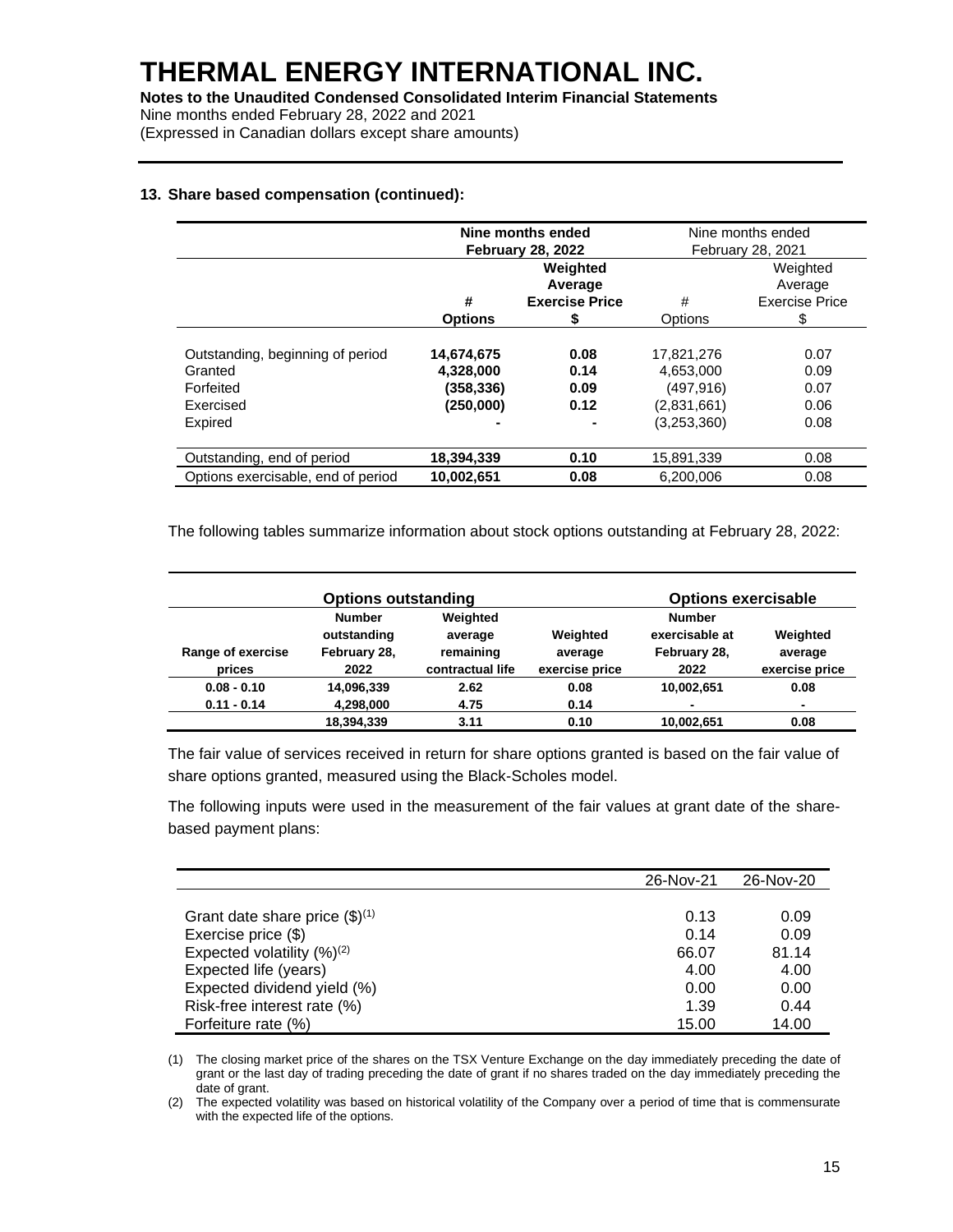#### **13. Share based compensation (continued):**

Stock-based compensation expense related to the issuance of stock options is included in administration, selling, marketing and business development expenses and is broken down as follows:

|                                             | Three months ended       | Three months ended       |
|---------------------------------------------|--------------------------|--------------------------|
|                                             | <b>February 28, 2022</b> | <b>February 28, 2021</b> |
|                                             |                          |                          |
| Administration                              | \$44,689                 | \$43,690                 |
| Selling, marketing and business development | 10,458                   | 10,152                   |
|                                             |                          |                          |
|                                             | \$55,147                 | \$53,842                 |
|                                             |                          |                          |
|                                             | Nine months ended        | Nine months ended        |
|                                             | <b>February 28, 2022</b> | <b>February 28, 2021</b> |
|                                             |                          |                          |
| Administration                              | \$132,070                | \$124,368                |
| Selling, marketing and business development | 30,762                   | 29,934                   |
|                                             |                          |                          |
|                                             | \$162,832                | \$154,302                |

#### **14. Revenue:**

|                                       | Three months ended       | Three months ended |
|---------------------------------------|--------------------------|--------------------|
|                                       | <b>February 28, 2022</b> | February 28, 2021  |
| Sale of goods                         | \$1,392,389              | \$1,189,740        |
| Rendering of services                 | 321,038                  | 329,186            |
| Contracts for heat recovery solutions | 1,778,002                | 2,217,042          |
|                                       | \$3,491,429              | \$3,735,968        |
|                                       |                          |                    |
|                                       | Nine months ended        | Nine months ended  |
|                                       | <b>February 28, 2022</b> | February 28, 2021  |
|                                       |                          |                    |
| Sale of goods                         | \$3,699,368              | \$3,821,827        |
| Rendering of services                 | 946,190                  | 892,224            |
| Contracts for heat recovery solutions | 6,801,935                | 6,869,461          |
|                                       | \$11,447,493             | \$11,583,512       |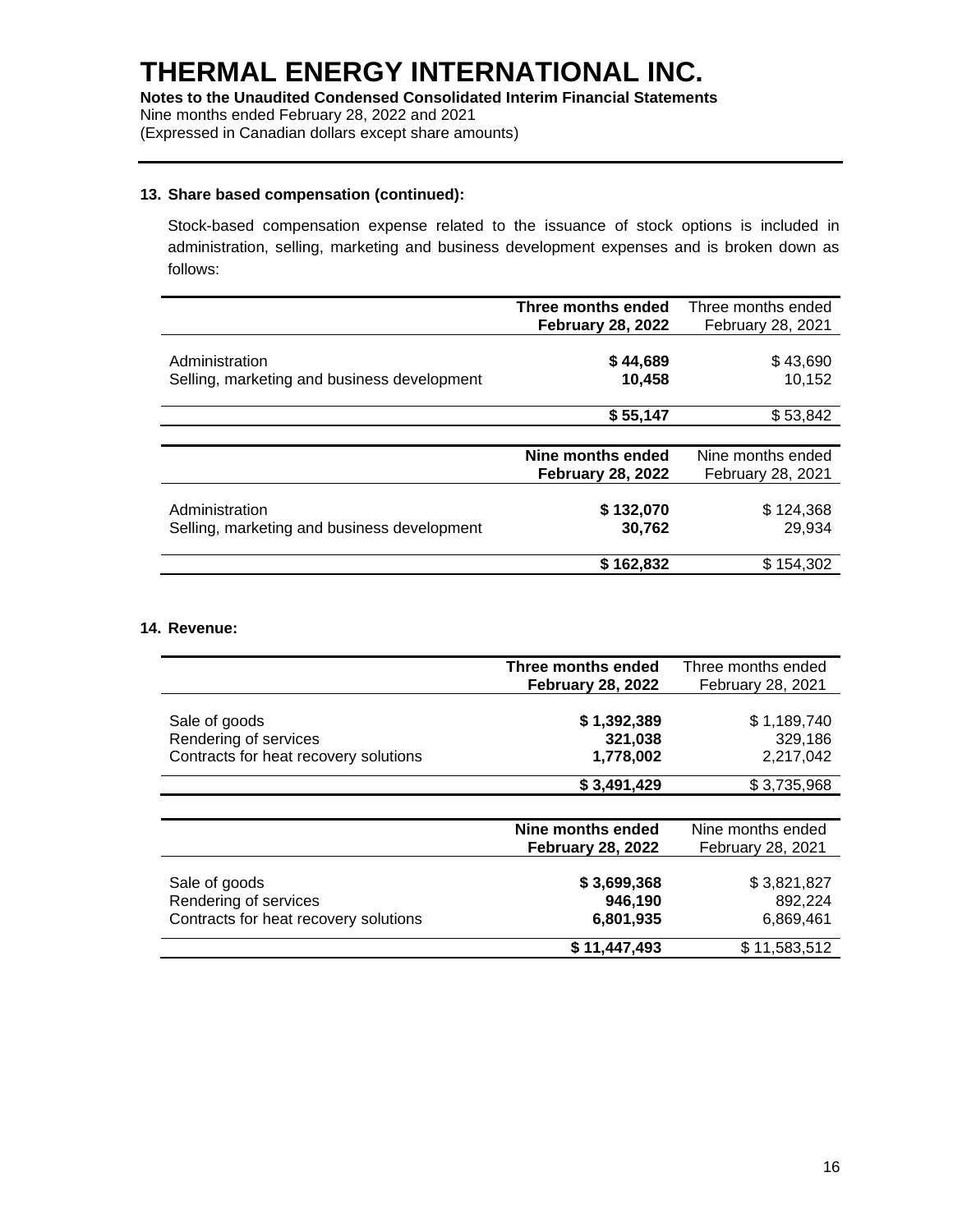(Expressed in Canadian dollars except share amounts)

#### **15. Other significant expenses:**

Other significant expenses included in administration expense are as follows:

|                                                                                      | Three months ended<br><b>February 28, 2022</b> | Three months ended<br>February 28, 2021 |
|--------------------------------------------------------------------------------------|------------------------------------------------|-----------------------------------------|
|                                                                                      |                                                |                                         |
| Depreciation of property, plant and equipment<br>Depreciation of right-of-use assets | \$33,687<br>65,440                             | \$29,977<br>37,532                      |
| Amortization of intangible assets                                                    | 77,482                                         | 66.703                                  |
| Foreign exchange loss                                                                | 41,888                                         | 108,610                                 |
|                                                                                      |                                                |                                         |
|                                                                                      | Nine months ended                              | Nine months ended                       |
|                                                                                      | <b>February 28, 2022</b>                       | <b>February 28, 2021</b>                |
| Depreciation of property, plant and equipment                                        | \$98,101                                       | \$89,225                                |
| Depreciation of right-of-use assets                                                  | 195,810                                        | 103.379                                 |
| Amortization of intangible assets                                                    | 228,393                                        | 205,928                                 |
| Foreign exchange (gain) loss                                                         | (219, 918)                                     | 277,942                                 |

The Company received funding from various government bodies as COVID-19 wage subsidies.

For the nine months ended February 28, 2022, a total amount of \$187,846 related to COVID-19 wage subsidies was recognized as a reduction to operating expenses which was netted against administration expenses.

For the three months ended February 28, 2021, a total amount of \$246,951 related to COVID-19 wage subsidies was recognized as a reduction to operating expenses, of which \$197,360 was netted against administration expenses and \$49,591 against selling, marketing and business development expenses.

For the nine months ended February 28, 2021, a total amount of \$867,623 related to COVID-19 wage subsidies was recognized as a reduction to operating expenses, of which \$677,969 was netted against administration expenses and \$189,654 against selling, marketing and business development expenses.

## **16. Financial instruments:**

The fair values of the following financial instrument assets and liabilities are not measured at fair value, but fair value disclosures are required: cash and cash equivalents, trade and other receivables, trade payables and other liabilities and long-term debt.

The carrying values of cash and cash equivalents, trade and other receivables, trade payables and other liabilities approximate their fair values due to their short-term to maturity.